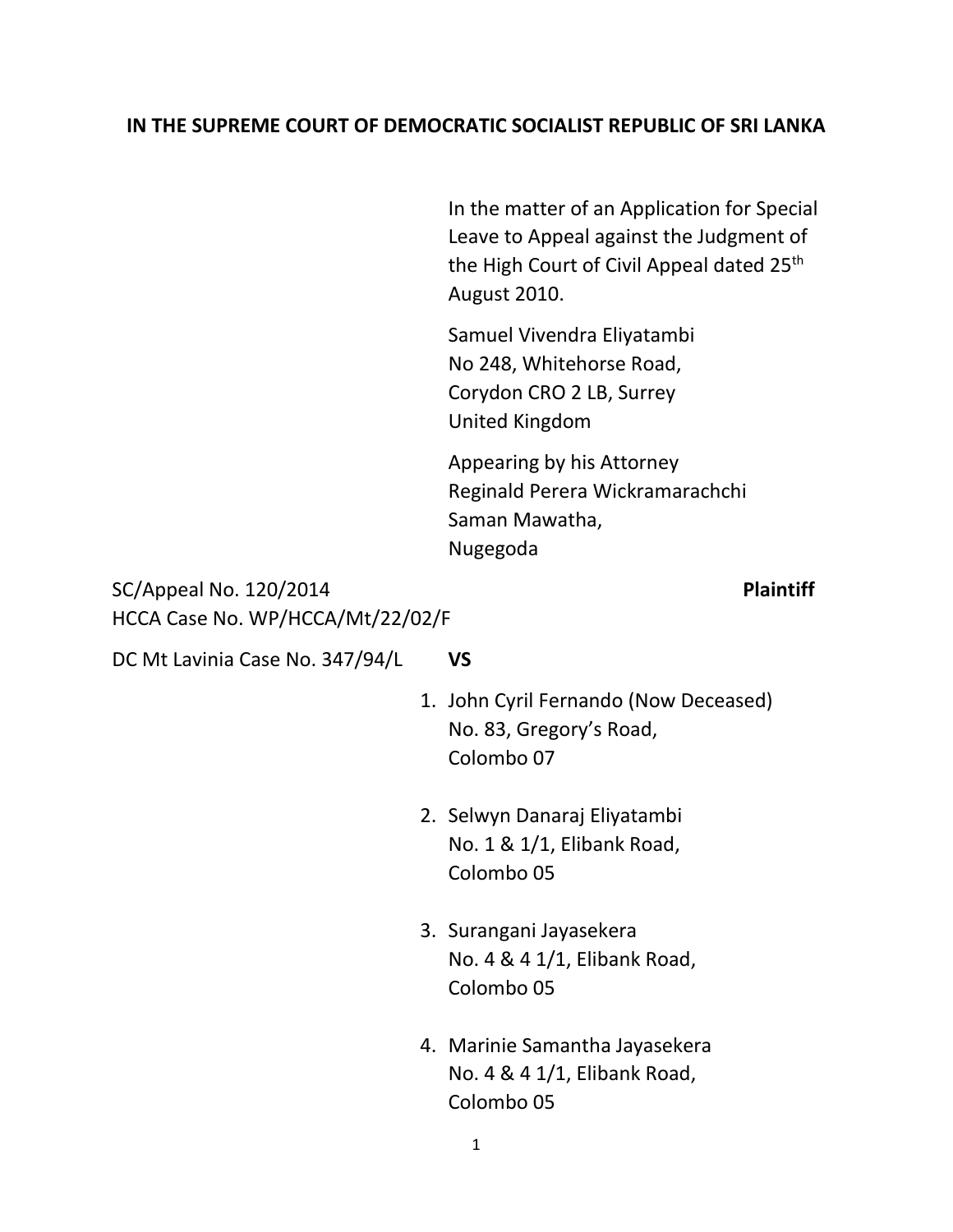#### **AND**

- 1. John Cyril Fernando (Now Deceased) No. 83, Gregory's Road, Colombo 07
- 3. Surangani Jayasekera No. 4 & 4 1/1, Elibank Road, Colombo 05
- 4. Marinie Samantha Jayasekera No. 4 & 4 1/1, Elibank Road, Colombo 05

## **1 st ,3rd and 4th Defendants – Appellants**

## **VS**

Samuel Vivendra Eliyatambi No 248, Whitehorse Road, Corydon CRO 2 LB, Surrey United Kingdom

Appearing by his Attorney Reginald Perera Wickhramarachchi Saman Mawatha, Nugegoda

#### **Plaintiff – Respondent**

2. Selwyn Danaraj Eliyatambi No. 1 & 1/1, Elibank Road, Colombo 05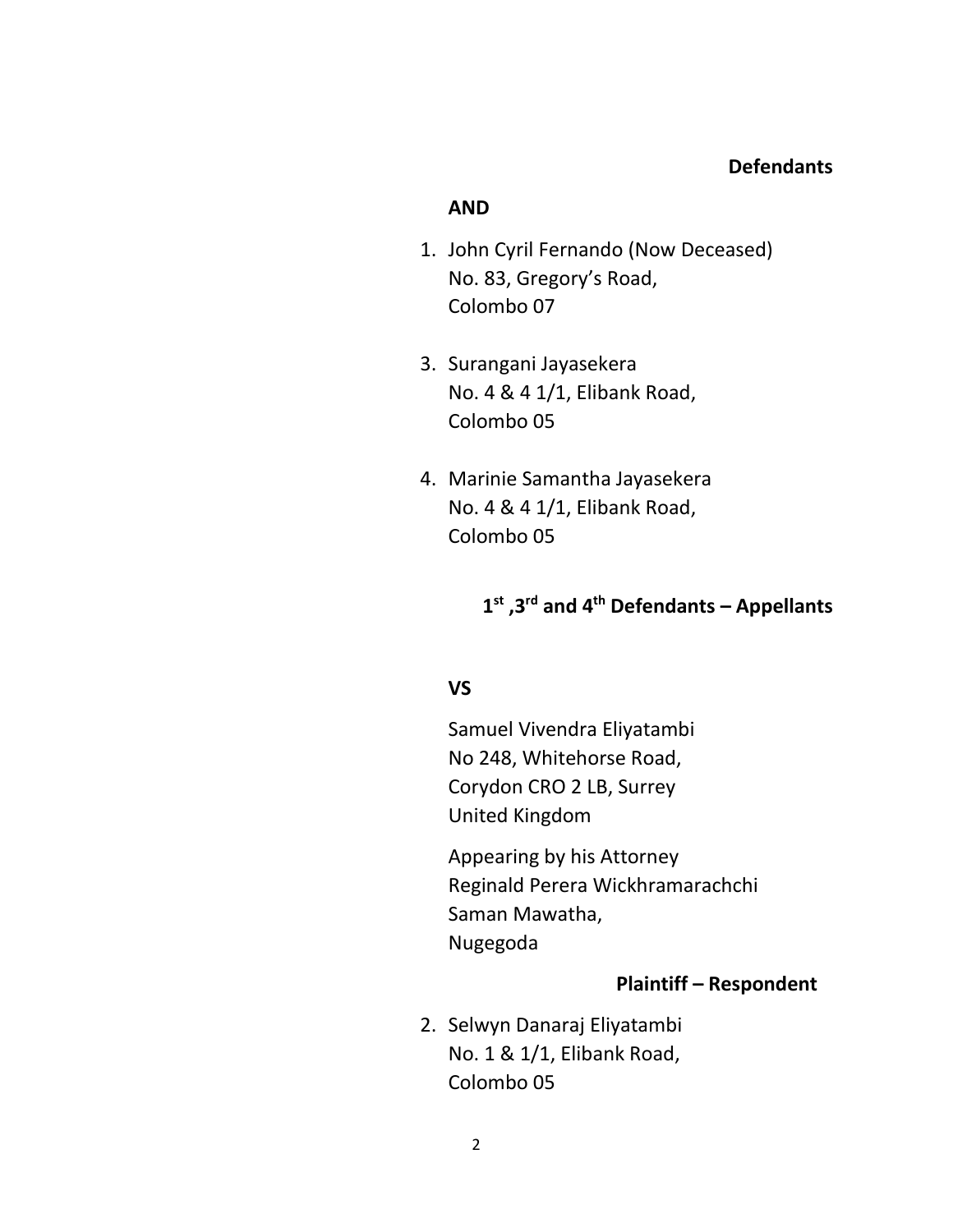## **2 nd Defendant – Respondent**

#### **AND NOW BETWEEN**

- 1. John Cyril Fernando (Now Deceased) No. 83, Gregory's Road, Colombo 07
- 1A. Surangani Jayasekera No. 4 & 4 1/1 Elibank Road, Colombo 05

**1 st Defendant – Appellant – Appellant**

#### **VS**

Samuel Vivendra Eliyatambi No 248, Whitehorse Road, Corydon CRO 2 LB, Surrey United Kingdom

Appearing by his Attorney Reginald Perera Wickramarachchi Saman Mawatha, Nugegoda

## **Plaintiff – Respondent – Respondent**

2. Selwyn Danaraj Eliyatambi No. 1 & 1/1, Elibank Road, Colombo 05

## **2 nd Defendant – Respondent – Respondent**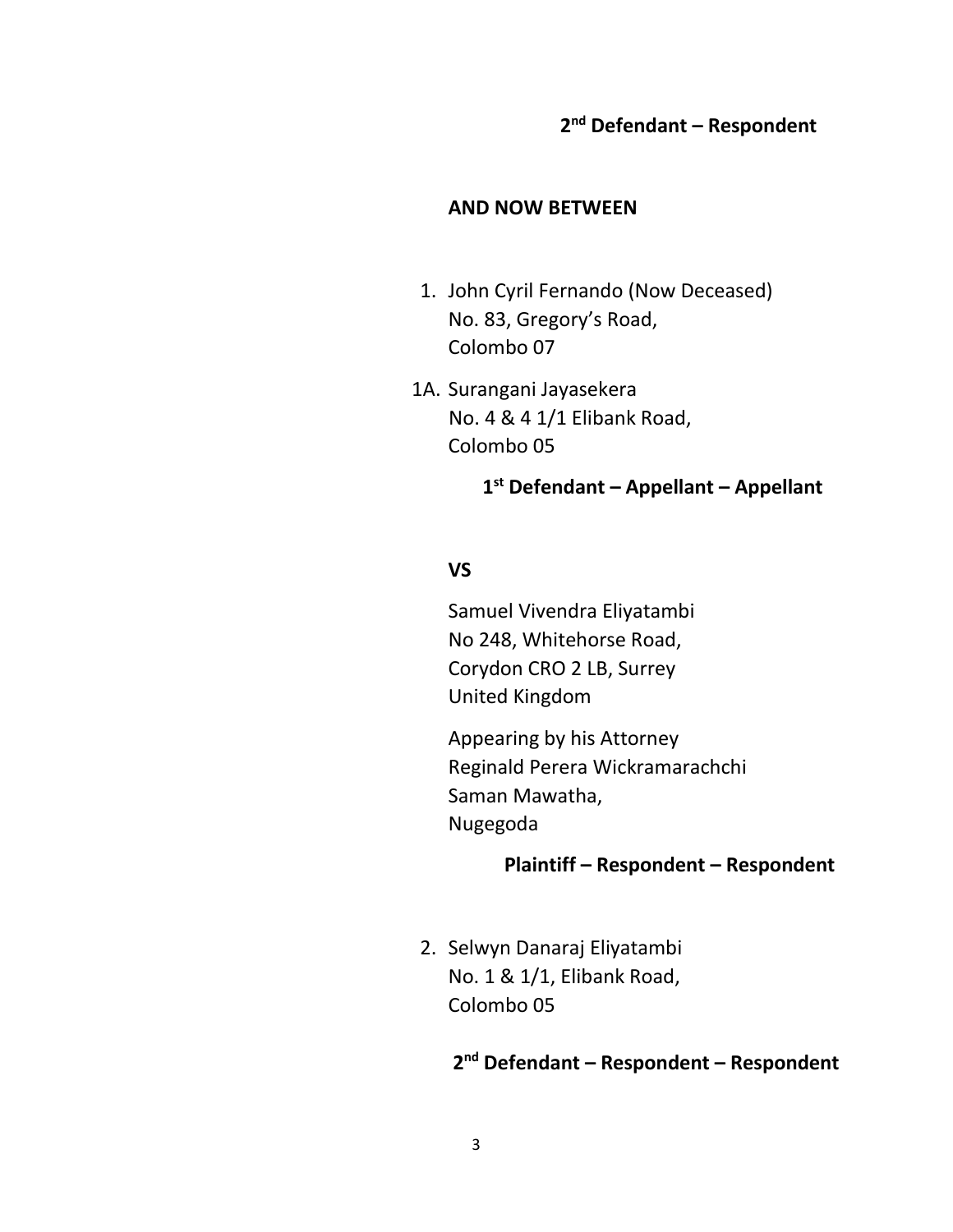- 3. Surangani Jayasekera No. 4 & 4 1/1, Elibank Road, Colombo 05
- 4. Marinie Samantha Jayasekera No. 4 & 4 1/1, Elibank Road, Colombo 05

# **3 rd and 4th Defendant – Appellant – Respondents**

| <b>Before</b> | $\ddot{\cdot}$ | Vijith K. Malalgoda, PC, J<br>S. Thurairaja, PC, J and<br>E.A.G.R. Amarasekara J.                                                                                                                                                                                                                                                                                               |
|---------------|----------------|---------------------------------------------------------------------------------------------------------------------------------------------------------------------------------------------------------------------------------------------------------------------------------------------------------------------------------------------------------------------------------|
| Counsel       | ÷              | Anuruddha Dharmaratne with Indika Jayaweera for the 1 <sup>st</sup><br>Defendant - Appellant - Appellant.<br>Ikram Mohamed PC with Roshan Hettiarachchi instructed by<br>Mallawarachchi Associates for the Plaintiff - Respondent -<br>Respondent.<br>Faisz Mustapha PC with Harsha Soza PC for the 3 <sup>rd</sup> and 4 <sup>th</sup><br>Defendant - Appellant - Respondents. |
| Argued on :   |                | 04/09/2019                                                                                                                                                                                                                                                                                                                                                                      |
| Decided on :  |                | 20/05/2021                                                                                                                                                                                                                                                                                                                                                                      |

#### **E. A. G. R. Amarasekara J**

The Plaintiff- Respondent – Respondent above named (hereinafter sometimes referred to as the Plaintiff) through his power of attorney holder G.H.A. Watson, instituted an action in the District Court of Mount Lavinia on the 29<sup>th</sup> of December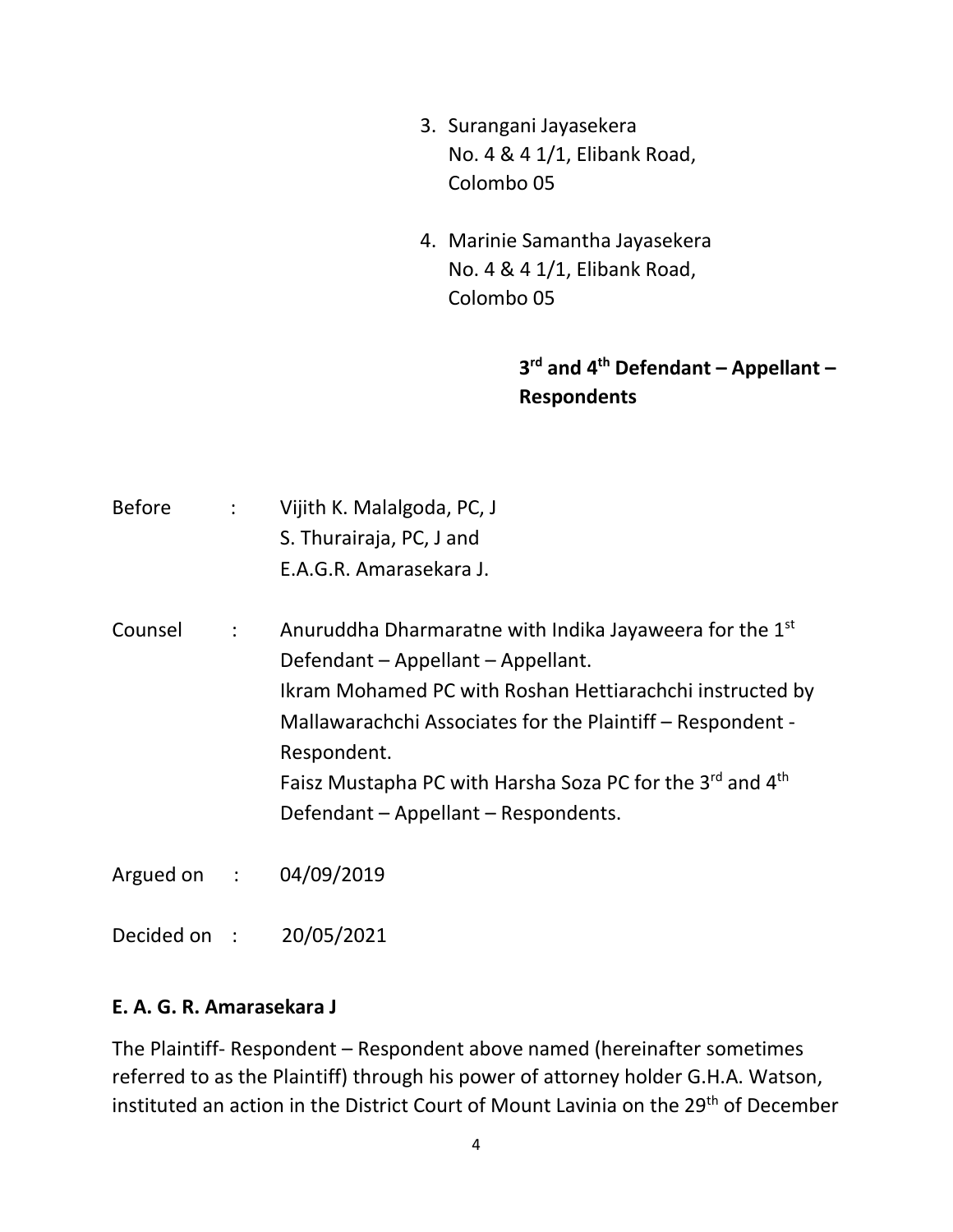1994, against the  $1<sup>st</sup>$  defendant – Appellant - Petitioner (hereinafter referred to as the Petitioner or the  $1^{st}$  Defendant Appellant or the  $1^{st}$  Defendant) and the  $3^{rd}$  and 4<sup>th</sup> Defendants – Appellants – Respondents and the 2<sup>nd</sup> Defendant – Respondent – Respondent ( hereinafter sometimes referred to as the  $3<sup>rd</sup>$  , 4<sup>th</sup> and the  $2<sup>nd</sup>$ defendants respectively) seeking inter-alia for a declaration of title for the premises no. 4 and 4 1/1 Elibank Road, Colombo – 05, ejectment of the Defendants from the said property and for the recovery of damages. It appears that the said Plaintiff had thereafter given a Power of Attorney to one Reginald Perera Wickramarachchi for the purposes of the said case filed in the District Court. As per the minute dated 10<sup>th</sup> March 2017, one Surangani Jayasekera has been substituted by this court in place of John Cyril Fernando, 1<sup>st</sup> Defendant Appellant as 1A Defendant Respondent Appellant.

As per the Plaint:

- The Plaintiff is resident in the United Kingdom since March 1980.
- On 27.02.1980 by Power of Attorney No 1482, attested by K. Sivanatham, Notary Public, the Plaintiff's father, the  $2<sup>nd</sup>$  Defendant was appointed as his Attorney. (vide paragraphs 1- 4 of the Plaint).
- At the time of execution of the said Power of Attorney the Plaintiff was only 19 years of age. And the said Power of Attorney is of no force in law since the Plaintiff was a minor at the time it was executed.
- By virtue of Deed of Transfer No. 2085 dated 15.02.1985, the Plaintiff became the lawful owner of the premises Nos. 4 and 4 1/1, Elibank Road, Colombo 05. The 2<sup>nd</sup> Defendant wrongfully and illegally without the knowledge of the Plaintiff sold and transferred the said premises by Deed of Transfer No. 60 dated 12.09.1985 to one John Cyril Nirmal Fernando,  $1<sup>st</sup>$ Defendant Appellant, for a sum of Rs. 800,000/-. (vide paragraphs 5 to 8 of the Plaint) and this was done owing to a debt owed to the  $1<sup>st</sup>$  Defendant Appellant by the 2<sup>nd</sup> Defendant, who was the father of the Plaintiff and the power of attorney holder at that time for the Plaintiff.
- It is also stated that the Plaintiff became aware of the said transfer only in 1994 - (vide paragraph 13 of the Plaint). The premises in suit is a two storied house and was worth Rs. 7 million. Thus the 2<sup>nd</sup> Defendant has sold it way below the market value - (vide paragraph 17 of the Plaint).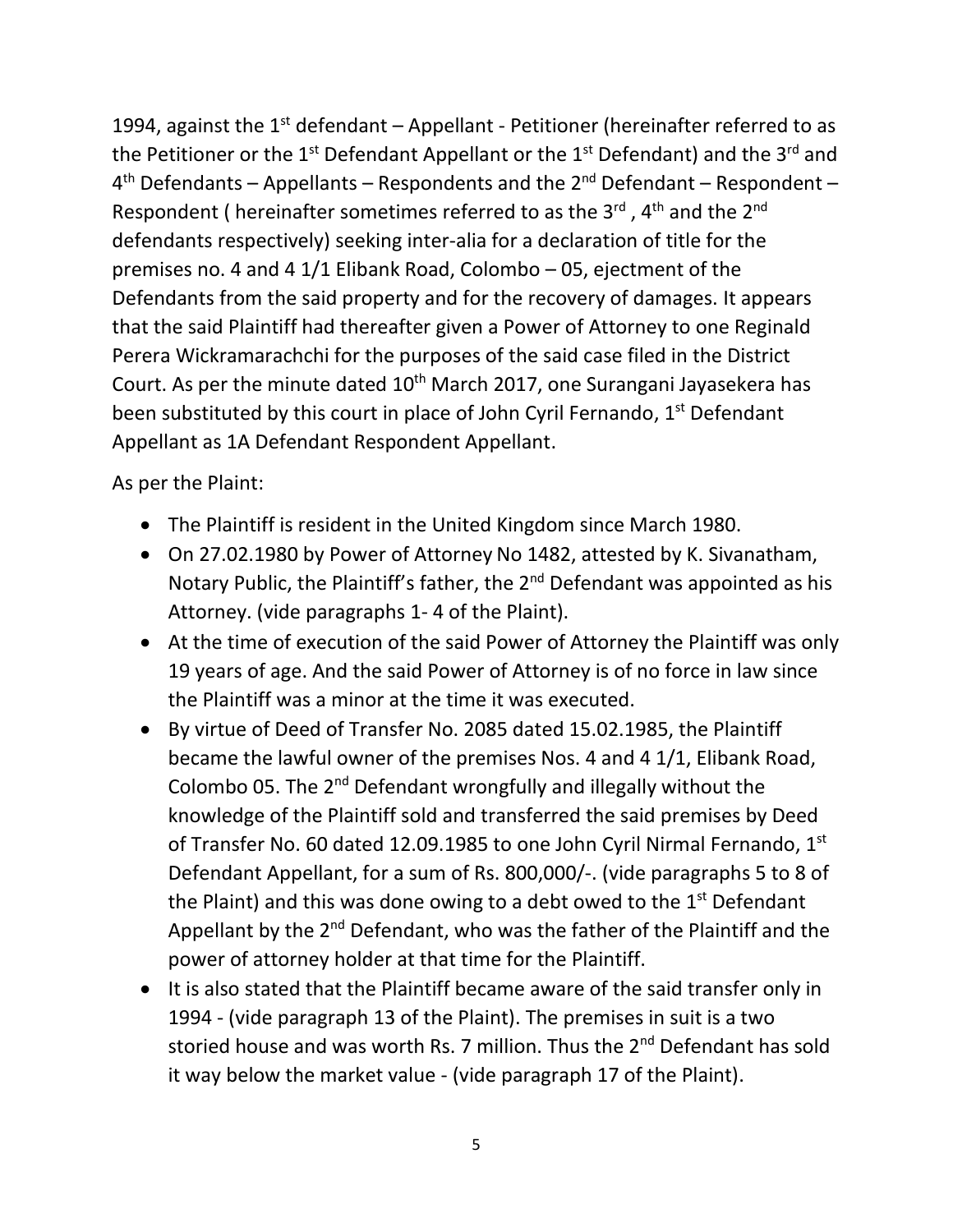- The  $1^{st}$  Defendant Appellant by Deed No. 73 dated 13.11.1987 has fraudulently and wrongfully transferred the said premises to his sister the 3<sup>rd</sup> Defendant. And the said 3<sup>rd</sup> Defendant by Deed of Transfer No. 31 dated 08.07.1988 has transferred the premises in question to her daughter the 4<sup>th</sup> Defendant - (vide paragraph 19 and 20 of the Plaint).
- The said 3 Deeds of Transfer (No. 60, 73 and 31) are void and do not convey title. Thus, the  $1<sup>st</sup>$ , 3<sup>rd</sup> and 4<sup>th</sup> Defendants are in wrongful and unlawful possession of the premises in question.

As per the prayer to the plaint, what has been prayed for is a declaration of title to the land referred to in the schedule to the plaint. It was on the basis that the aforesaid deeds referred to in the body of the plaint and the Power of Attorney are void in law, but no relief has been prayed in the prayer to declare those deeds or the Power of Attorney are void in law.

1<sup>st</sup> and 3<sup>rd</sup> Defendants in their answer denied the allegations made and stated that;

- there is a misjoinder of Defendants,
- the Plaintiff cannot have and maintain this action as presently constituted and he cannot approbate and reprobate,
- the Plaintiff's action is prescribed in law,
- the plaint does not disclose a cause of action against the Defendants and the Plaintiff is not entitled to the reliefs prayed for in the Plaint.
- that the Plaintiff is estopped from claiming that the Power of Attorney was not valid in that he took no steps to revoke it and received benefits under the Power of Attorney.

Thus, the said Defendants prayed for dismissal of the action.

The 4<sup>th</sup> Defendant in her answer dated 17<sup>th</sup> March 1995, averred similarly and prayed for the dismissal of the action.

The 2<sup>nd</sup> Defendant, the father of the Plaintiff and the power of attorney holder of the Plaintiff at the relevant time of the alleged incidents, in his answer while admitting the main contentions in the plaint, had averred that he signed the deed No.60 in his personal capacity as a security in relation to a loan and he signed a blank deed and no consideration was given to him. However, it is not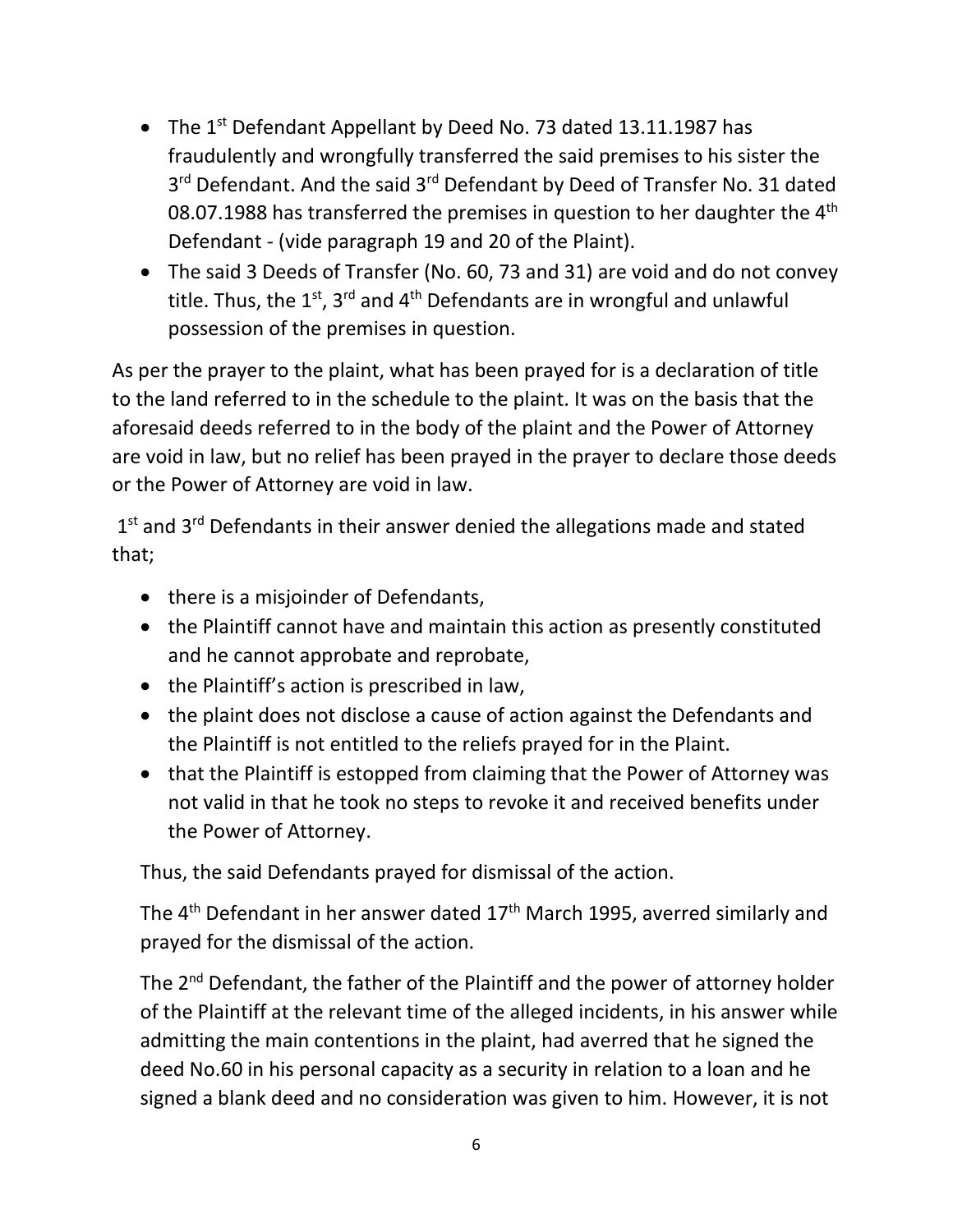clear, if he signed a blank deed, why he called it a deed signed in a personal capacity as a security in relation to a loan.

The learned District Judge on 23.08.2002 delivered her judgment in favour of the Plaintiff as prayed for in the Plaint and also setting aside the Deeds Nos. 60, 73 and 31, dated 17.09.1985, 17.11.1987 and 08.07.1988 respectively, even though there was no prayer for such relief.

Being aggrieved by the Judgment of the District Court, the  $1<sup>st</sup>$ , 3<sup>rd</sup> and 4<sup>th</sup> Defendants preferred an appeal, which was heard in the High Court of Civil Appeal of the Western Province holden in Mount Lavinia.

On 25.08.2010 the High Court delivered its Judgment dismissing the appeal while affirming the Judgment of the District Court.

This Court, after considering the leave to appeal application, granted leave on the questions of law set out in paragraph 18(b), 18(c), 18(e), 18(f), 18(g), and 18(h) of the Petition of the  $1<sup>st</sup>$  Defendant Appellant Petitioner dated 04.10.2010 – vide Journal Entry dated 17.07.2014. The said questions of law are reproduced at the later part of this judgment.

As this is an appeal filed against the aforesaid decision of the Civil Appeal High Court of the Western Province sitting in appeal, it is the task of this court to see whether the said High Court erred in law as aforesaid in coming to its decision in confirming the judgment of the District Court of Mount Lavinia. In this regard it is relevant to see whether the learned District Judge erred in law and whether the learned High Court Judges identified such errors, if any, before confirming the decision of the learned District Judge. In this sphere, it is pertinent to understand the nature of the action filed and maintained before the District Court.

As per the plaint as well as per the issues raised by the Plaintiff, he has never taken the position that the impugned deed of transfer No. 60 executed by the then power of attorney holder, the second defendant was done when he was a minor. In fact, it was executed in 1985 and according to the Plaintiff's stance he should have been a major by that time, even as per his age. Thus, he cannot challenge the validity of that transfer on the ground that it was a contract entered into by a minor. On the face of it, it has been done through his agent, then power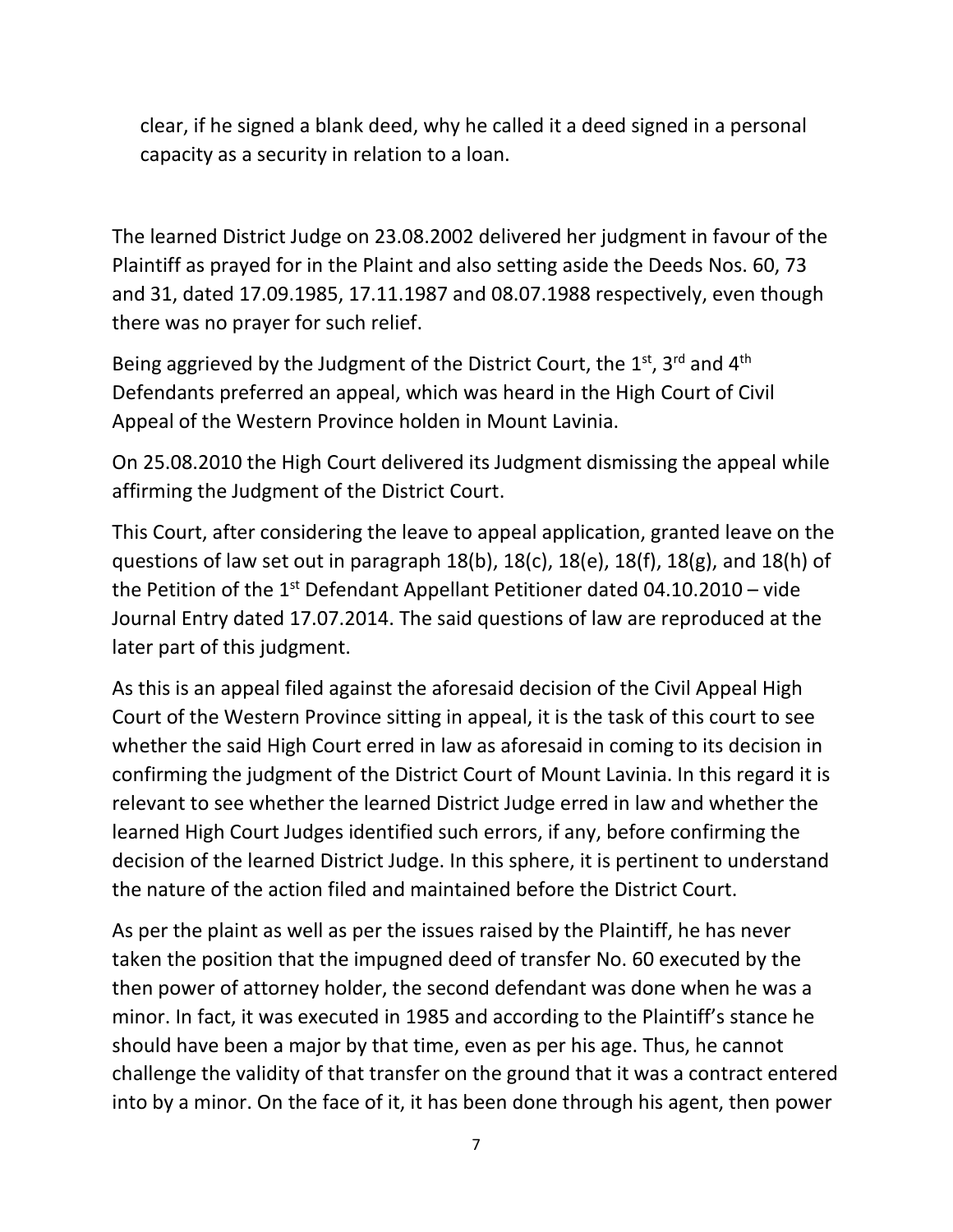of attorney holder. Through the issues raised in the original court the Plaintiff challenged this deed on the following grounds;

- The Plaintiff was a minor when he executed the Power of Attorney and therefore, Power of Attorney is void and, thus the said deed no. 60 is not valid - vide issues nos.3,4,5 and 17.
- The consideration was not paid and thus, the transaction in deed no.60 is not valid- vide issues Nos.6 and 17.
- Power to sell was not given by the Power of Attorney and, thus the transaction in deed no. 60 was not valid- vide issues Nos. 7,8,17.
- The doctrine Laesio Enormis applies and, thus said deed is voidable vide issues Nos. 10,11 and 12.

Thus, if the relevant Power of Attorney was valid and the power to sell immovable property was given to the power of attorney holder at the time of executing the deed, the said deed no. 60 cannot be challenged on the basis of said purported defects related to Power of Attorney. Since, this challenge to the Power of Attorney appears to be the main contention in this appeal I will advert to it first in this judgment.

At the commencement of the trial, parties have admitted the execution of the Power of Attorney no.1482 given to the 2<sup>nd</sup> Defendant, the father of the Plaintiff, and the execution of the aforementioned deeds nos. 60,73, and 31 by which deeds the title allegedly passed from the Plaintiff to the  $4<sup>th</sup>$  Defendant. (However, it is observed that these documents have been challenged in the body of the plaint as void.) It is also admitted that  $3<sup>rd</sup>$  Defendant is the sister of the  $1<sup>st</sup>$ Defendant and the  $4<sup>th</sup>$  Defendant is the daughter of the  $3<sup>rd</sup>$  Defendant.

The learned District Judge had correctly found that that the main legal question to be answered was whether the Power of Attorney granted by the Plaintiff to the 2<sup>nd</sup> Defendant on 27.02.1980 was void. It appears that she had considered that the Plaintiff, as per his age, was a minor in terms of our law at the time the said Power of Attorney was given and when the transaction is not for the benefit of the minor, it is not valid against the minor, and as such the Power of Attorney and the transactions based on that Power of Attorney are void. The learned District Judge in coming to the said conclusion also had stated that the sale of the subject matter to the 1<sup>st</sup> Defendant was done without the knowledge of the Plaintiff, and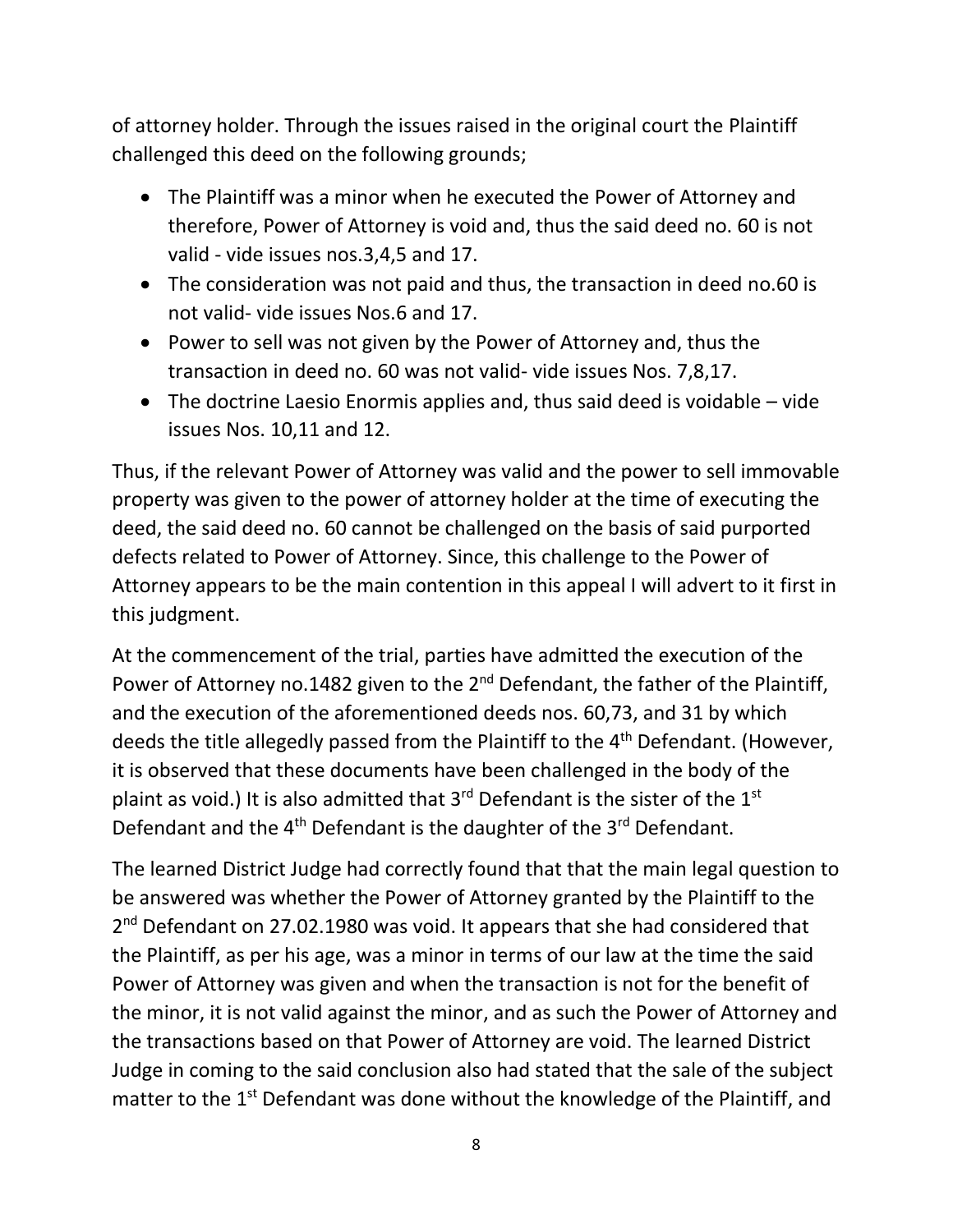also not for the benefit of the Plaintiff. As per the answers given to the issues raised, the learned District Judge had come to the conclusion that the Plaintiff has not received any consideration on the said sale, and that the Plaintiff came to know in 1994 that his property had been transferred illegally. It appears that, in this regard, the learned District Judge believed the evidence given by the power of attorney holder appointed for the prosecution of his case by the Plaintiff, who stated in evidence that the  $2^{nd}$  Defendant owed a sum of money to the  $1^{st}$ Defendant Company and the land was transferred to the 1<sup>st</sup> Defendant in lieu of the said debt of the 2<sup>nd</sup> Defendant. Consequently, at the end, the learned District Judge held in favour of the Plaintiff. In the appeal preferred by the Defendant – Appellants to the High Court of Civil Appeal of the Western Province holden in Mount Lavinia, the learned High Court Judges identified what has to be decided by them as "…whether the power of Attorney No. 1482 and the Deed of Transfer No 60 is valid in law?" - vide page 7 of the High Court Judgment. In their Judgment of the High Court that dismissed the appeal of the 1<sup>st</sup>, 3<sup>rd</sup> and the 4<sup>th</sup> Defendants while affirming the Judgment of the District Court, the learned High Court Judges have indicated their reasons as follows;

a. Under the Age of Majority Ordinance Chapter 7a of Volume 4 of the Legislative Enactment Sri Lanka the age of majority at the relevant time (28/02/1980) was 21 years. And as at 28/02/1980 when the Power of Attorney was executed, the Plaintiff was only 19 years and 2 months old- vide page 7 of the High Court Judgment.

b. The Plaintiff was, at the time of execution of the said Power of Attorney, a citizen of Sri Lanka and is subject to the Sri Lankan law.

c. The alienation or sale or mortgage of immovable property by a minor to be valid it needs the sanction of the Court.

d. According to Section 24(1) of the Judicature Act No. 2 of 1978, the charge of the property of minors is vested in the District Court of family courts (Sic). Hence at the time executing the said Power of Attorney, the District Court of Mt. Lavinia should have granted consent as the upper guardian since the Plaintiff was a minor. This contract has been effected without the necessary court permissionvide page 9 of the High Court Judgment. The contract should be treated as an unassisted contract.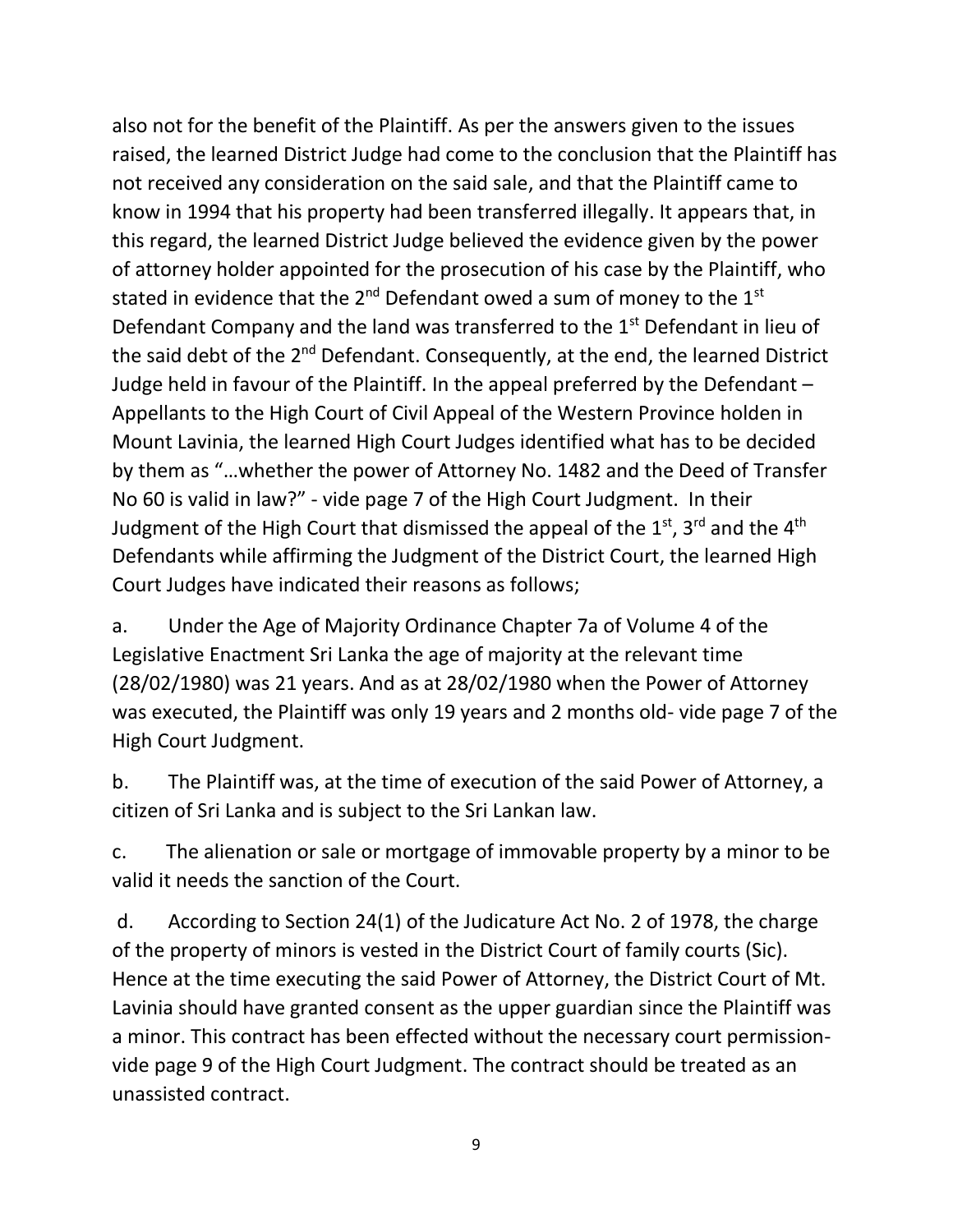e. If a contract is void ab initio due to an illegality or is illegal at the time of formation it cannot become effective later by the removal of disability.

f. No permission of the court has been obtained at the time of transferring the property to the 1st Defendant. The said contract is illegal and if the illegality exists either at the time of the formation of the contract or at the time of performance, such contract is void as the said Power of Attorney was not legal from its inception, since the Power of Attorney No. 1482 is of no force or effect in law because the principal "the plaintiff" was a minor and had no capacity to execute the said Power of Attorney and/or to sell immovable property without the sanction of the court -vide pages 11 and 12 of the High Court Judgment. Thus, the Power of Attorney is illegal and all transactions arising out of an illegal act are considered to be null and void - vide page 12 of the High Court Judgment.

g. The Defendants have failed to lead any evidence to suggest that they were bona fides purchasers and had purchased the land for valuable considerationvide page 12 of the High Court Judgment.

Nevertheless, it is clear from the judgments of the Courts below that the learned judges have failed to consider and evaluate the following aspects in coming to their conclusions, namely;

- That the witness Reginald Perera Wickramaarachchi was not a party or witness to the impugned Power of Attorney or to Deeds challenged by the Plaintiff and, as such, he may not have any personal knowledge on those transactions other than as hearsay. As such he is not a suitable witness to state that consideration was not passed when Deed No.60 was executed or to state that it was executed in relation to a loan of the  $2<sup>nd</sup>$  Defendant or to state that conveyance of the property from  $1<sup>st</sup>$  Defendant to the  $4<sup>th</sup>$ Defendant are fraudulent. Similarly, that he is not a member of the Plaintiff's family and as such he is not a person who can identify the purported birth certificate of the plaintiff as plaintiff's other than on hearsay. Further, that, neither the Plaintiff nor the 2<sup>nd</sup> Defendant who must have firsthand knowledge had given evidence.
- Whether, as per the evidence, the Plaintiff could have been considered as a person who emancipated himself from the status of a minor as at the date of executing the impugned Power of Attorney and as such, whether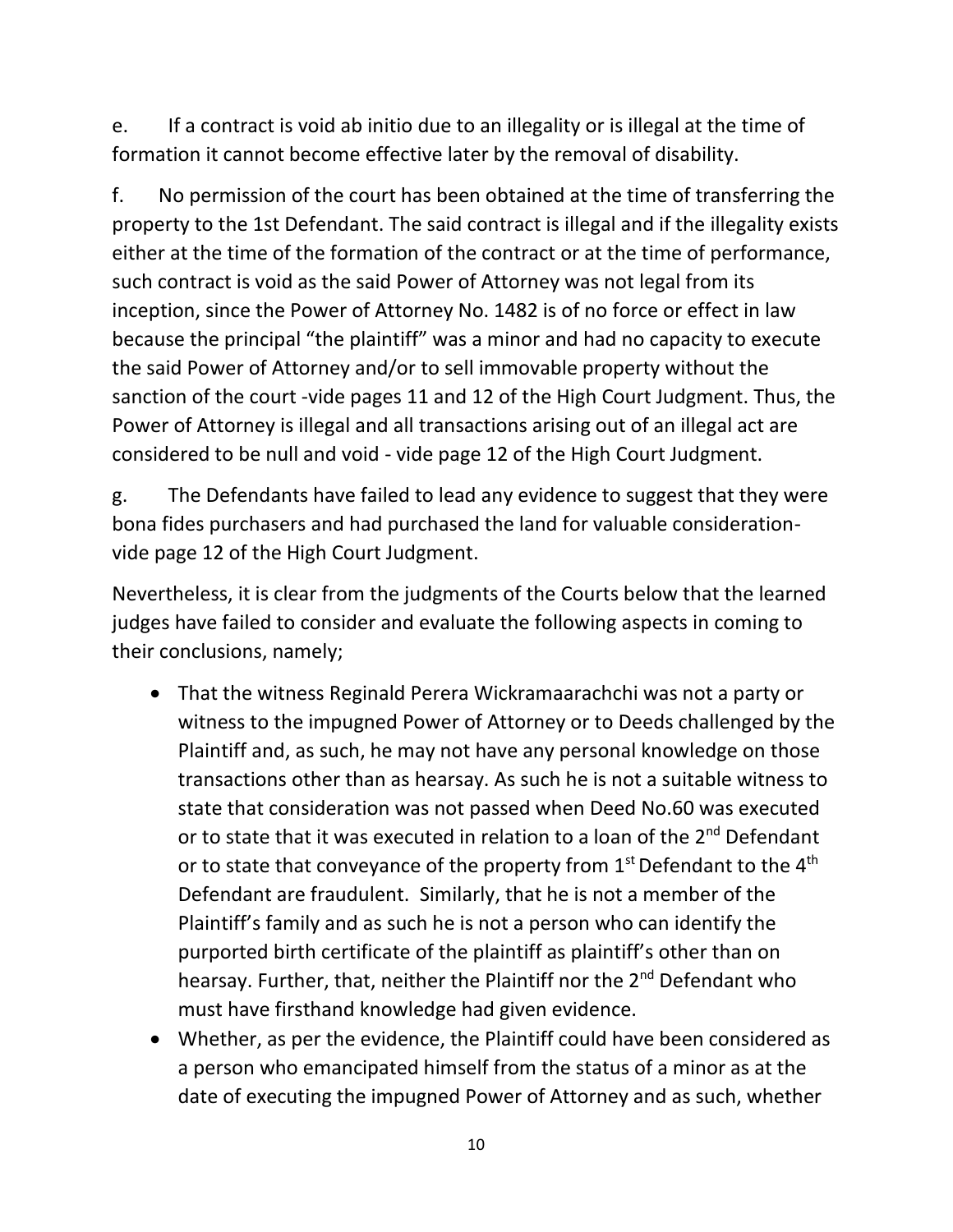the said Power of Attorney was a contract of agency made between 2<sup>nd</sup> Defendant Father and the Plaintiff as an unassisted minor or not.

- Whether, as per the evidence and law, the Plaintiff had ratified the Power of Attorney after he reached the age of 21 prior to the sale by the 2<sup>nd</sup> Defendant, power of attorney holder.
- Whether a court can invalidate the Power of Attorney and the relevant deeds when there is no relief prayed for in that regard.
- That the Plaintiff was not a minor even by age at the time of the impugned deed no. 60 was executed. As such, if the Power of Attorney was valid at that time and there was no need for an approval from the court as it becomes a transaction of an adult through his agent, the power of attorney holder. Further, that the impugned Power of Attorney is only a document that grant certain powers or authority to the agent, namely the power of attorney holder named therein but not a document that convey any property of the Plaintiff to anyone.

As mentioned above, the main witness of the plaintiff was his power of attorney holder appointed for the prosecution of his case, namely Reginald Perera Wickramaarachchi. He, in his evidence at page 780 of the brief, states that he went to see the Plaintiff to Rathnapura Hospital when he was born. This answer was given when he was questioned about the age of the Plaintiff. However, as per the birth certificate marked as P3 at the trial, the Plaintiff was born in Colombo at Ratnam Hospital. This indicates that the witness does not have personal knowledge with regard to the birth certificate of the Plaintiff. Official witness who was summoned to prove the birth certificate can only say that it is a certified copy of the original in their register, but to say that it is Plaintiff's birth certificate either the Plaintiff or one who has personal knowledge as to that fact should have given evidence. Even objection to P3 had been reiterated at the closure of the Plaintiff's case. Even though, the learned judges of lower courts have relied on this document to decide that the Plaintiff was a minor at the time he executed the impugned Power of Attorney, they have not considered this aspect of the evidence. As decided in **Sheila Senavirathne v Shereen Dharmarathna (1997) 1 Sri L R 76**, a court cannot rely on hearsay evidence to prove facts of a case. Be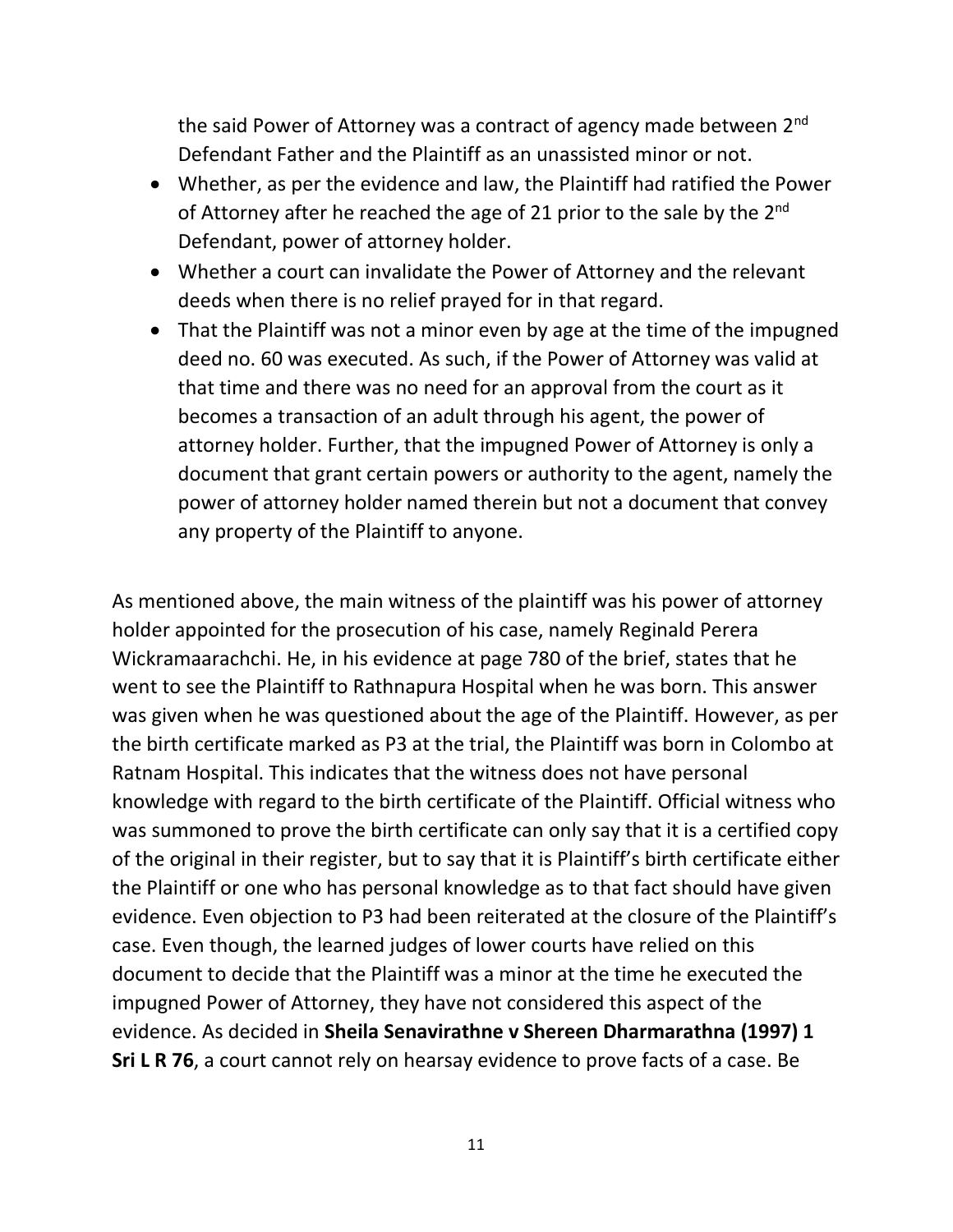that as it may, as there is no question of law allowed on such ground, I am not inclined to decide whether the Plaintiff was a minor or not on that ground.

The main issue to be considered by this Court is whether the Power of Attorney (No 1482 dated 27.02.1980) which is in question was valid at the time of executing deed no. 60 by which the property in issue was sold to the 1<sup>st</sup> Defendant by the 2<sup>nd</sup> Defendant as the power of attorney holder, and in such circumstances, whether the agent has acted within the scope of the power and authority given to him. In this regard, this court has to contemplate whether the Plaintiff in fact was a minor as per our law, at the time he appointed his father, the 2nd Defendant as his power of attorney holder: If in fact , he was a minor whether it was an assisted contract or not on behalf of the minor; If it is an assisted contract whether the Plaintiff took steps to rescind it after attaining the age of majority before the prescriptive period lapsed; If it was an unassisted contract of the Plaintiff as a minor whether he ratified it after attaining the age of majority and in such circumstances whether the  $2^{nd}$  defendant had the authority to sell the impugned property; If the Plaintiff ratified the impugned power of attorney and used it for his benefit whether he is estopped from denying the validity of the said power of attorney.

It appears that the learned judges below in deciding whether the plaintiff was a minor at the time he executed the power of attorney has only concerned the statutory provision that existed at that time, namely the provisions in Age of Majority Ordinance as per which the age of majority was 21 years. It was only in 1989 it was amended and brought down to 18 years by the Majority (Amendment Act) No.17 of 1989. However, one must take into account that the statutory provisions that existed at the time of executing the impugned Power of Attorney, only set the age for attaining majority. However, our law recognized other circumstances where minority terminates and such circumstances can be defined as follows;

- Marriage before reaching 21 years
- Obtaining letters of *Vinia Aetatis*
- Express or Tacit Emancipation
- In the case of Muslims, by the attainment of Puberty- vide **The Law of Contracts – By C. G. Weeramantry – Volume I section 445, page 456**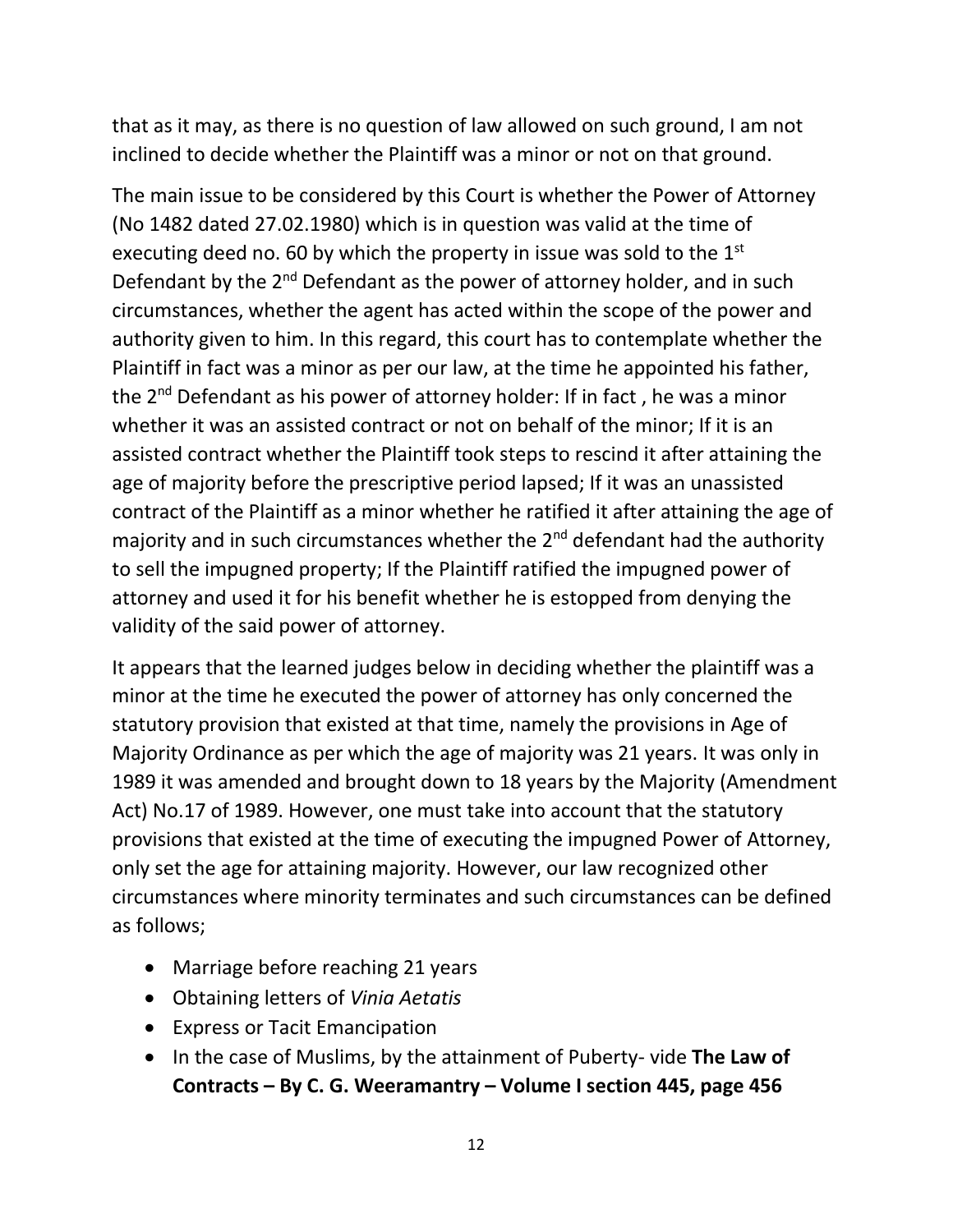The Plaintiff is not a Muslim and there was no evidence that he was married or had letters of *Vinia Aetatis* at the time he executed the impugned Power of Attorney. Further there was no evidence of express emancipation. As there were issues that, without referring or limiting the scope of the issues to his age, query whether he was a minor when he executed the impugned Power of Attorney, and as such, whether it was not valid, in my view it was within the scope of the action for the learned District Judge and the learned High Court Judges to evaluate evidence to find whether the Plaintiff was in fact emancipated from his status as a minor by his own conduct. In this regard I would like to quote from section 457 in pages 462 and 463 of the afore quoted monumental work by C.G. Weeramantry.

"*Tacit Emancipation. Tacit emancipation takes place when a minor with the consent of his parents or guardian carries on a trade or occupation on his own account. Tacit emancipation is a question of fact depending on the circumstances of each particular case. Emancipation must be clearly proved and this involves proof of liberty and independence, freedom from parental control and the carrying on by the minor of a business, profession, trade or occupation. Trading is not of itself sufficient to emancipate a filius familias so long as he lives under his father's roof or is supported by him." …….*

*"The question to be decided is whether there has been in fact a separation of the minor from the control of the parent." ……….*

*……. "But in fact, the minor has, to the knowledge of his parents or guardians, carried on some occupation on his own account for substantial period, he will be tacitly emancipated, as the South African case of a girl who earned her own livelihood as a servant for some years and retained her wages for herself even though she lived with her mother." …….*

"*If a minor has engaged in trade at the time of contracting, he is liable on his contract, the law considering that if a man has understanding and experience enough for commerce, he may safely be left to his own protection in the ordinary concerns and dealings of life.*"

Even according to Wille's 'Principles of South African Law' 5th edition 85; A minor is tacitly emancipated, i.e., tacitly released from the tutelage of his legal guardians if, with their consent, which may be express or implied, he carries on a trade or occupation on his own account.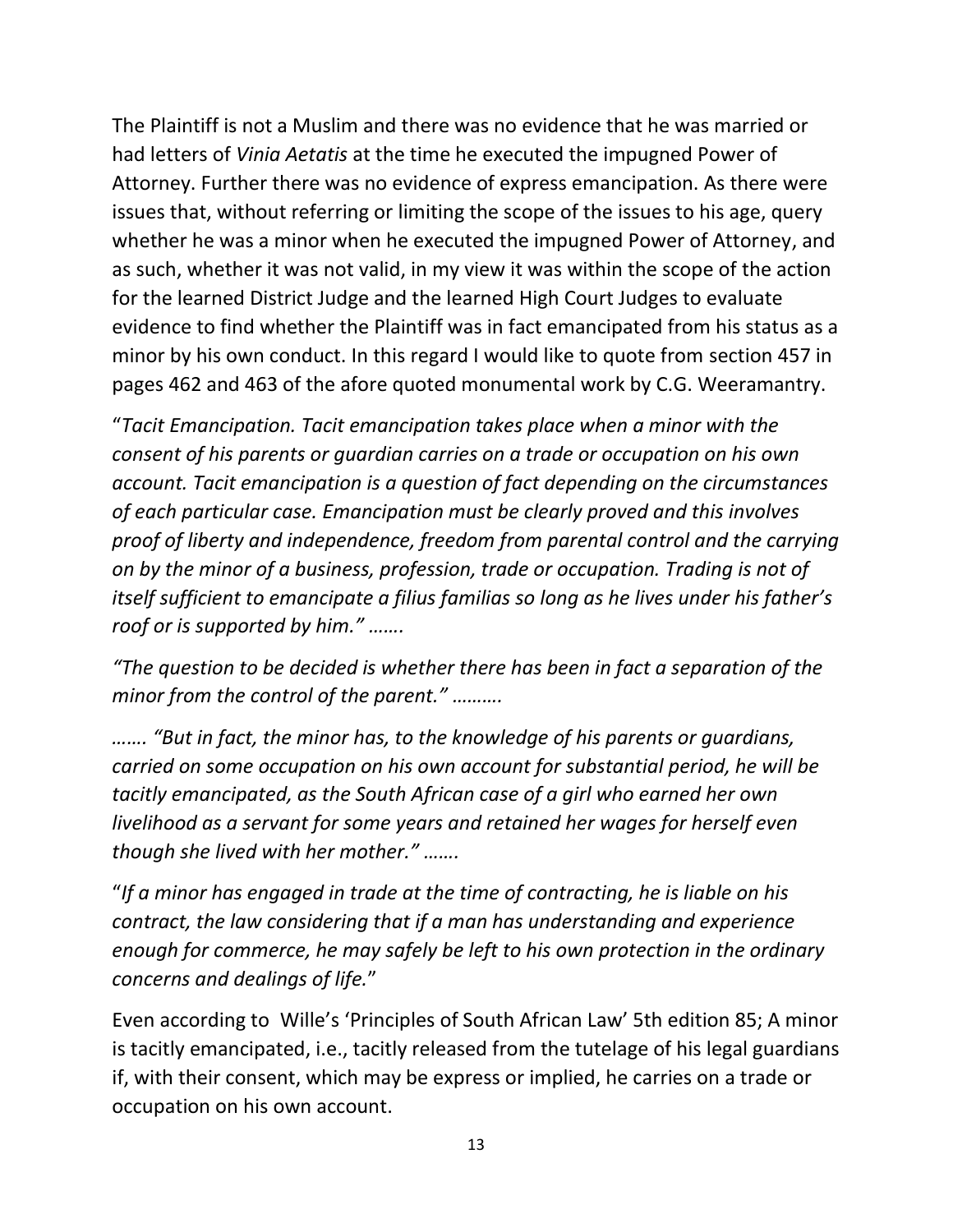Even though the pleadings and issues raised by the Plaintiff attempt to create an impression that the Plaintiff signed the Power of Attorney as a minor and then left to United Kingdom in 1980, the evidence led through his main witness Reginald Perera Wickramaarachchi, power of attorney holder for the prosecution of the case, reveals that the Plaintiff went to the United Kingdom in 1972 and had come back to Sri Lanka in 1980 and wanted to give the Power of Attorney to the said witness, but, as he was a Government Servant and he did not want to involve in the matter, he asked to give the Power of Attorney to the father of the Plaintiff, the 2<sup>nd</sup> Defendant. The witness also had said that it was to clear goods from the harbour and relates to the business of export and import of the Plaintiff – vide evidence of the said witness at pages 757,774,779,780,781 and 782 of the brief. Even the contents of the impugned Power of Attorney indicate that it was given to his father, the 2<sup>nd</sup> Defendant to manage and transact the Plaintiff's business and affairs in Sri Lanka, which included vehicle clearance from the Port of Colombo. Thus, the evidence led indicates that the Plaintiff went abroad to the United Kingdom, a country that considered the age of majority as 18 years at that time, as a minor and stayed there and, by the time he executed the Power of Attorney, had started a business of his own in export and import of vehicles. There was no evidence to show that business was done under the control and guidance of his father.

Further, it should be noted that  $2^{nd}$  Defendant was the father of the Plaintiff and the natural guardian, if the plaintiff has to be considered as a minor at the time of giving the impugned Power of Attorney. Generally, the natural guardianship has been defined as that of parents over the person and property of their minor children and the power of parents consisted in Roman Dutch Law in a general supervision of the maintenance and education of their children and in administration of their property – vide **section 414 of afore quoted book by C. G. Weeramantry at page 418 and Gunasekara Hamini V Don Baron 5 N L R 273 at 279.** Thus, it appears, the task of the natural guardian is to take care of the person and property of the minor, but in the case at hand, it seems the purported minor has gained a position, other than doing his own business, to command or direct his purported natural guardian as his agent. In the backdrop of authorities cited about what else is needed to show that the Plaintiff had emancipated himself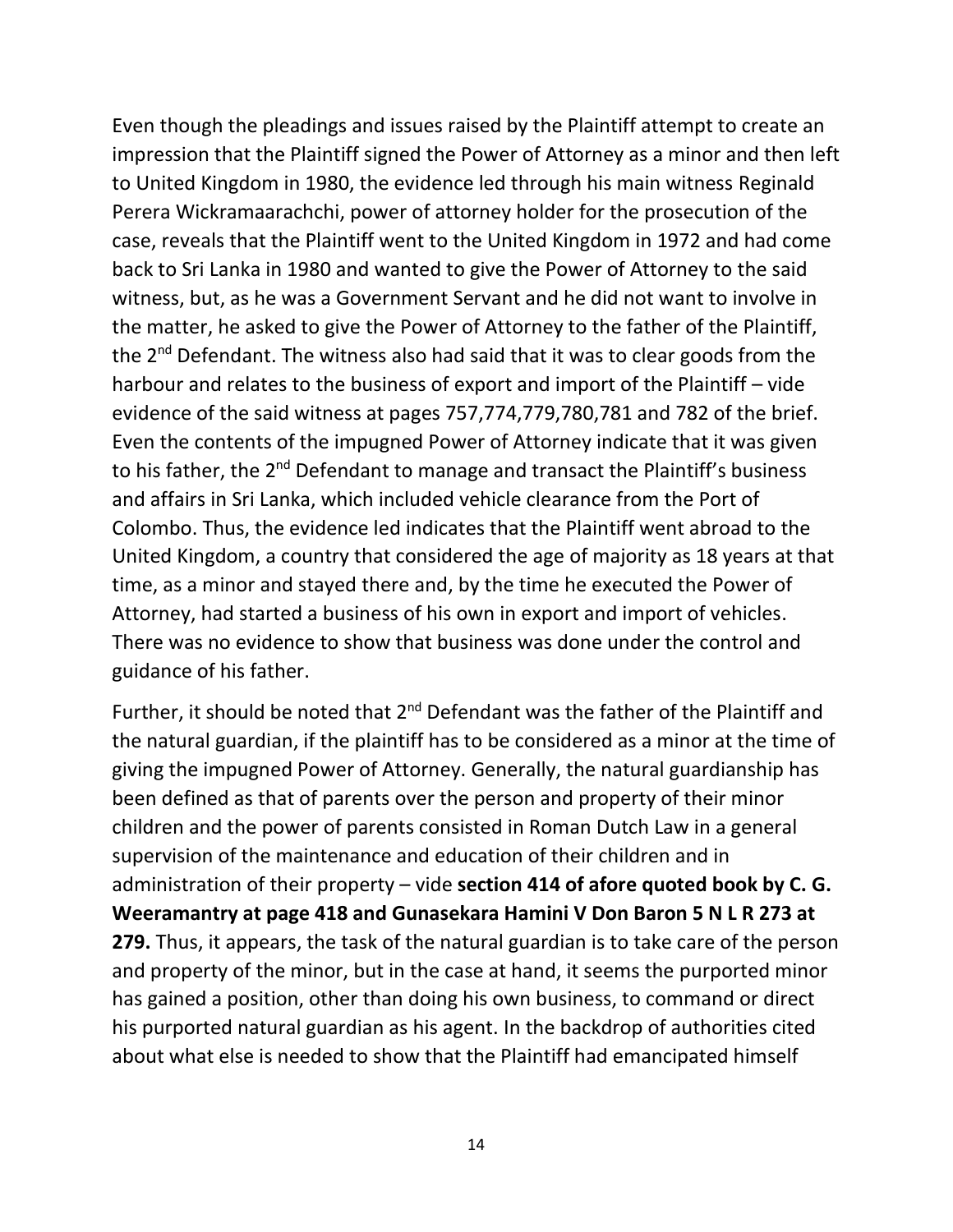from the status of a minor to a responsible businessman who can take his own commercial decisions independently.

The Plaintiff has argued that the question of emancipation is not pleaded and not put in issue as such should not be considered in the present appeal. Nevertheless, it should be noted that the issues Nos 3 and 4, raised before the learned District Judge, put in issue whether the Plaintiff was a minor at the time he gave the impugned Power of Attorney and, in that backdrop whether the said Power of Attorney is invalid and of no avail in law. The said issues, even though contemplate on the status of the Plaintiff as a minor, does not limit that status to the age of the Plaintiff or has no reference to his date of birth. Thus, in my view, when deciding whether the Plaintiff was a minor or not, the learned District Judge had no limitation to consider whether he was emancipated from that status at the time of the execution of the said Power of Attorney. Thus, there were evidence to say that even at the time of granting the Power of Attorney to his father, the 2<sup>nd</sup> Defendant, the plaintiff has the capacity to enter into contracts as a person who was emancipated from his status as a minor, and, as such, the power of attorney was valid from the beginning.

If for the sake of argument, one considers that the Plaintiff was a person who was not emancipated from his status as a minor since he was only 19 years of age and less than 21 years at the time he gave the impugned Power of Attorney to his father, the 2<sup>nd</sup> Defendant, the impugned Power of Attorney has to be considered as an unassisted contract of a minor, since it was not entered in to with the assistance of a guardian or with the sanction of the court, the upper guardian.

**Siriwardene V Banda (1892) 2 C.L.Rep.99 at 101 and Selohamy v Raphiel (1889) 1 S C R 73** expressed the view that minor's conveyance was not *ipso facto* void but only voidable. However, our courts later on in some cases opined that such contracts were void and not voidable- See **Gunasekera Hamini V Don Baron (1902) 5 N L R 273, Andiris Appu V Abanchi Appu (1902) 3 Browne 12, Manuel Naide V Adrian Hamy (1909) 12 N L R 259. Saibo V Perera (1915) 4 Bal.N. 57**. Thereafter, in 1916 again the Supreme Court came to the conclusion that a contract with a minor is generally voidable and not void- vide **Fernando V Fernando (1916) 19 N L R 193 and Silva V Mohamadu (1916) 19 N L R 426**. The said case Silva V Mohamadu followed the ruling in the South African case of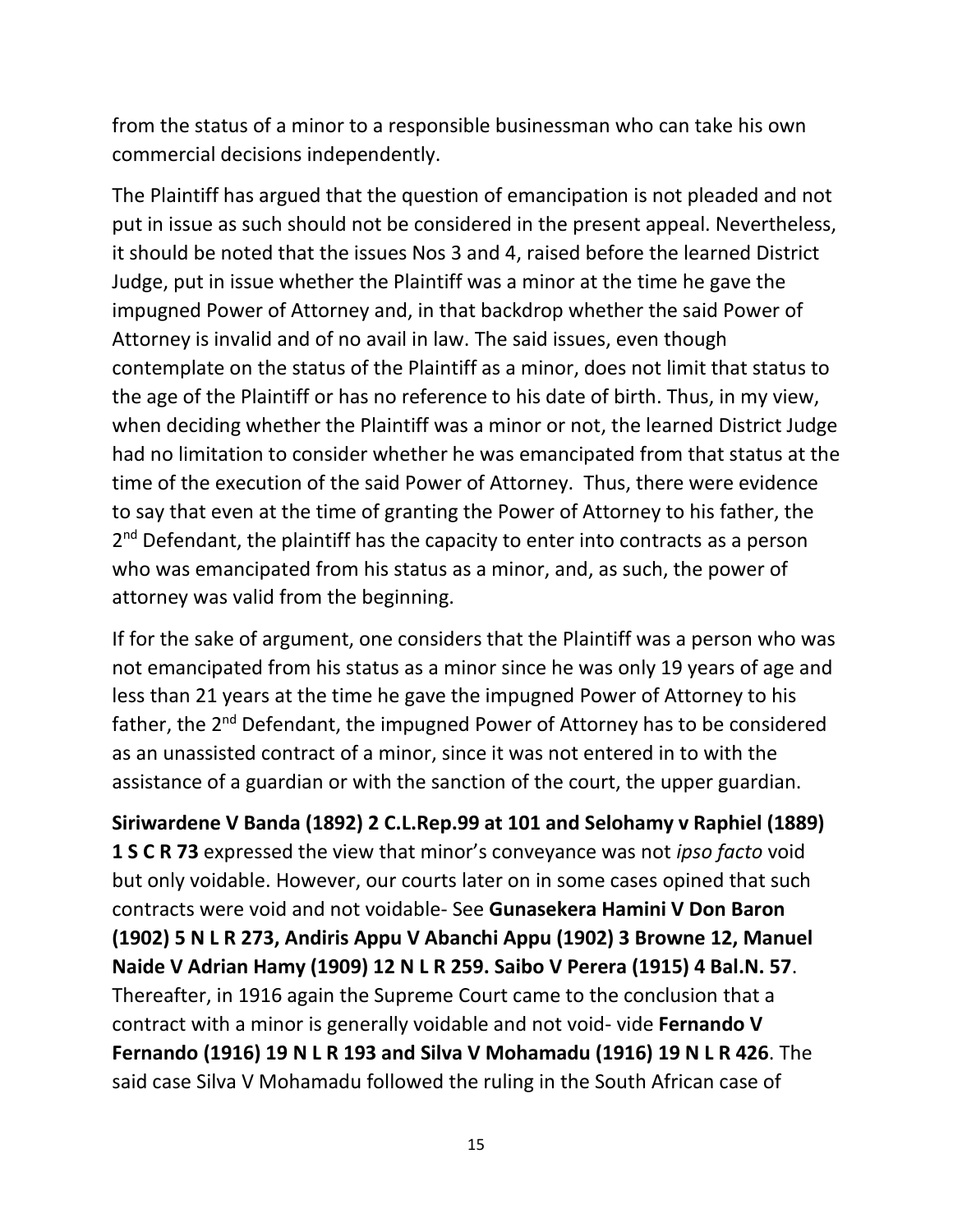**Breytenbach V Frankel (1913) A. D. 390** which decided that a dealing by a minor with his property was not *ipso jure* void but only voidable at his instance. This view was followed later on by our courts- see **Wickremaratna V Josephine Silva (1959) 63 N L R 569. – (also see section 416 of the afore quoted book By C. G. Weeramantry at pages 422 and 423)**

However, it appears that jurists contend that the words 'void' and 'voidable' not bear the same meaning as understood in English law as far as the contract of a minor is concerned. Thus, in Roman Dutch Law a minor's contract is such that it does not bind the minor unless he ratifies it on attaining majority, while it binds the other party to it. It is therefore invalid so far as the minor's obligation is concerned until he ratifies it. But it is valid so far as the obligation on the part of the other party is concerned – **vide Fernando V Fernando (supra) and section 416 at page 423 of the afore quoted book by C. G. Weeramantry**. However same author points out that there are exceptions to the rule that the minor is not bound by his unassisted contracts, namely;

- Contracts which are ratified by the minor or his guardian
- Contracts which benefit the minor
- Contracts entered into in consequence of misrepresentation by the minor in regard to his age
- *Donationes mortis causa*
- Obligations incurred *quasi ex contractu –* **vide section 416 and page 426 of the aforesaid book.**

# As per the case of **Wickramasinghe V Corrine De Zoysa (2002) 1 SLR 33;**

*"(2) The Roman Dutch law relating to ratification is in force in Sri Lanka. The Roman Dutch Law permits ratification after majority, of an invalid contract of a minor and differs from the English Law…* 

*(3) In our law a contract upon ratification by a minor after attaining majority becomes as binding upon him as if it had been executed after his majority and it is effective from the time the contract was made. (4) Ratification maybe express or implied from some act by the minor manifesting an intention to ratify. For example, where a person with full knowledge of his legal rights continues after majority to use as his own the subject matter of a purchase made by him during minority, he must be*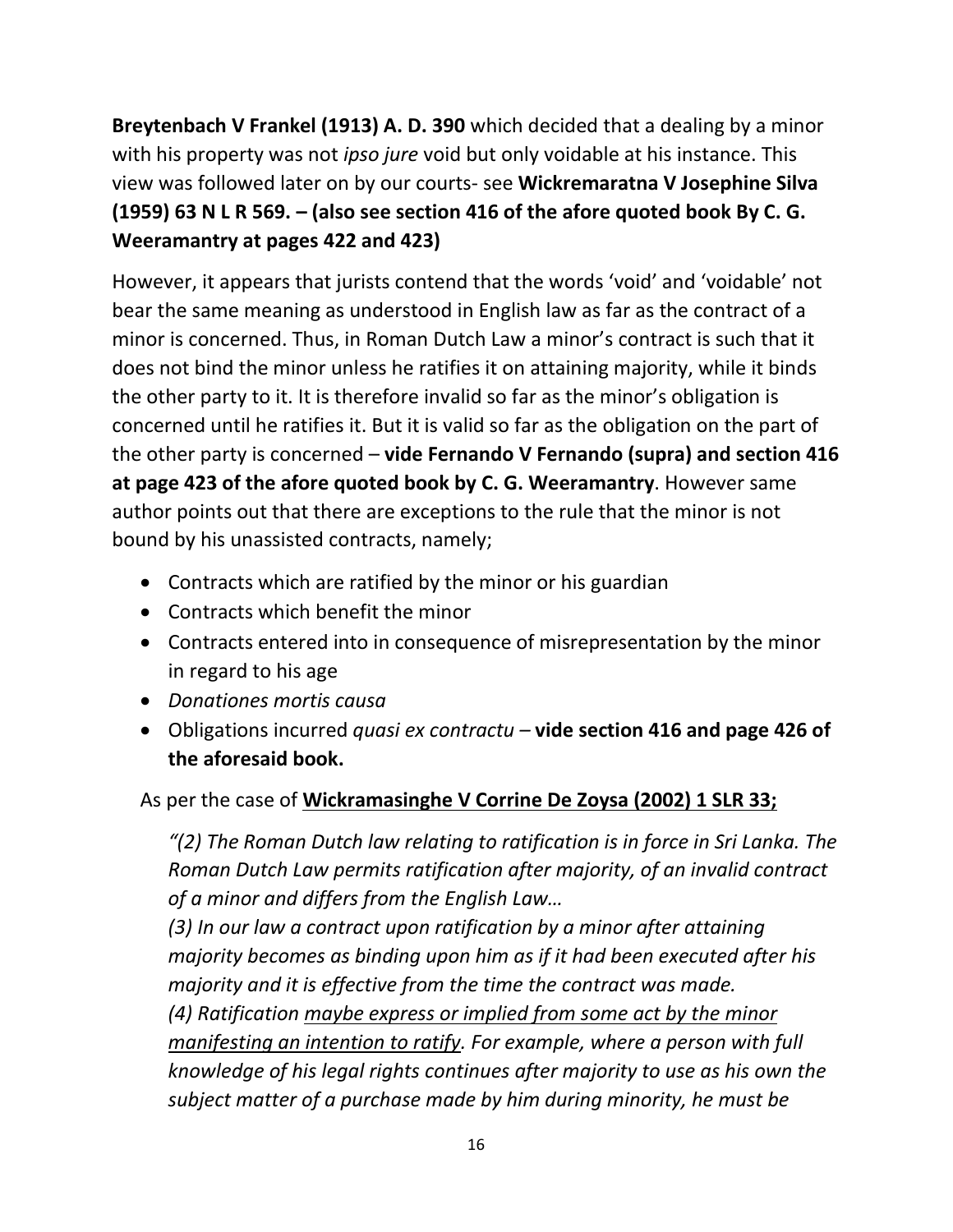*taken to have ratified the contract."* (underlined by me)– also see **section 418 at page 428 of the aforementioned book by C. G. Weeramantry** In the case of **Ramen Chetty v. Silva 15 NLR 286** it was held;

"*the Roman Dutch Law of ratification of contracts by a minor is in force in Ceylon. Contracts which are neither certainly to a minor's prejudice nor necessarily for his benefit are neither void nor absolutely valid, but are voidable and capable of conformation after majority.*"

As per the case at hand, it is clear from the evidence that the Plaintiff after becoming a major entered into an Agreement to Purchase no.1976 dated 2<sup>nd</sup> may 1984 with the seller of the land in dispute through his power of attorney holder, the  $2^{nd}$  Defendant, using the same impugned Power of Attorney. It appears that the said agreement No.1976 has been marked as V1 at the trial without objection -vide page 791 of the brief, and, even though the power of attorney holder for the plaintiff for the purposes of the case at hand, who gave evidence for the plaintiff at the beginning, had said that he was not aware of such agreement, later has admitted that the Plaintiff used the impugned power of attorney to buy and sell the land in dispute - vide pages 794 and 811of the brief. No objection has been raised to this V 1 agreement at the closure of the Defendant's case -vide page 859 of the brief. Thus, it is clear, as per the evidence, the Plaintiff after becoming a major treated the impugned Power of Attorney as a valid one and used it to enter into agreements. Therefore, by his conduct as a major, he has ratified the impugned Power of Attorney and used it for his benefit. He cannot be allowed to approbate and reprobate to say that, in relation to deed no.60, it is not a valid Power of Attorney. As mentioned above, when he entered into the said agreement to purchase and the impugned sale of the land through his power of attorney holder, the  $2<sup>nd</sup>$  Defendant, the Plaintiff was not a minor to say that agreements which are detriment to a minor are not valid against him.

Hence, even if one argues that the impugned Power of Attorney was not valid since the Plaintiff was a minor as at the date it was given to his father, the deed no 60 by which the Power of Attorney holder sold it to the  $1<sup>st</sup>$ Defendant cannot be challenged on that ground since by the time Deed no.60 was executed, the impugned power of attorney was valid due to the subsequent ratification by his own conduct by the Plaintiff as a major. The

17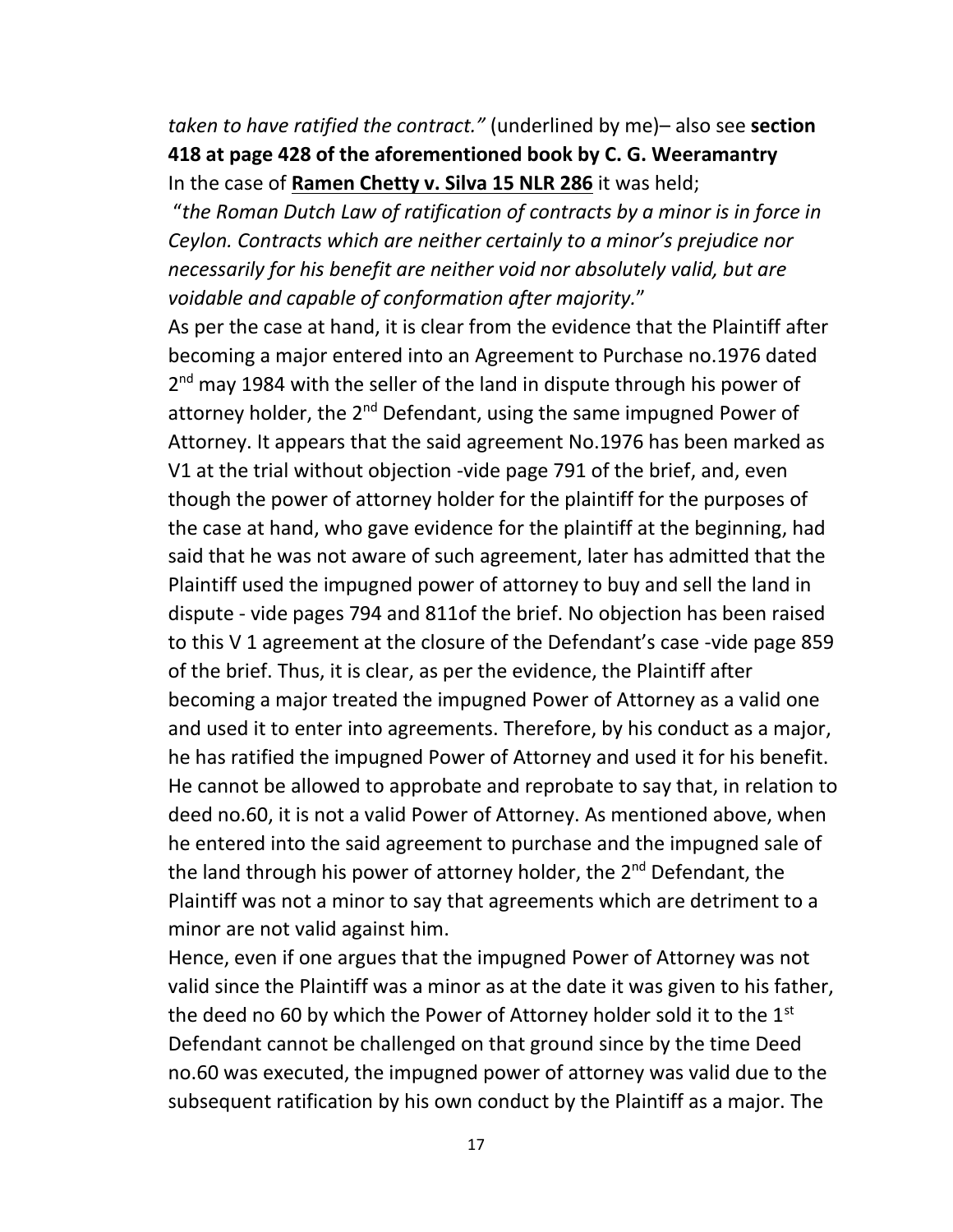plaintiff executed the impugned Power of Attorney when he was 19 and for the benefit of his business in Sri Lanka. The existence of this power of attorney was within his knowledge when he reached the age of 21. Instead of taking steps to revoke it, he had used it for his benefit after attaining majority.

This court also observes that the Power of Attorney was a contract of agency which was entered into for the benefit of the Plaintiff to carry on his business in Sri Lanka, that is to say that it was for the improvement or maintenance of his business in Sri Lanka without rendering it to a worse position. Even though there is no evidence to show that it was used during his purported minority, it is clear it was used for his benefit in entering into the contract marked V1 after becoming a major.

Thus, even for the sake of argument if one considers that the Plaintiff was not emancipated from his position as a minor when he gave the impugned Power of Attorney to his father, the Power of Attorney was executed for his benefit and has been ratified by his own conduct after he became a major and the impugned deed no 60 was executed after such ratification. However, it appears that on behalf of the Plaintiff there is an attempt to show that subsequent ratification was neither pleaded nor put in issue. This court observes that even though the word 'ratification' was not used, it is pleaded in the answer that the Plaintiff is estopped from claiming that the Power of Attorney was not valid in that he took no steps to revoke it and received benefits under the Power of Attorney. Issue No .25 had been raised accordingly. Even though, the word 'ratification' was not used, in fact this issue put in issue whether the Plaintiff is estopped from denying the validity of the Power of Attorney since he has gained benefit from the Power of Attorney. What this court find in the above analysis is that even after becoming a major, the Plaintiff has used the Power of Attorney for his benefit which amounts to ratification and in turn which estops him from denying the validity of the Power of Attorney.

Furthermore, that the Plaintiff's conduct, as a major, amounts to approbation and reprobation with regard to the validity of the power of attorney. As indicated above, after becoming a major, the Plaintiff used the Power of Attorney to enter into an agreement to buy the same property treating it as a valid document. If the Power of Attorney was detrimental to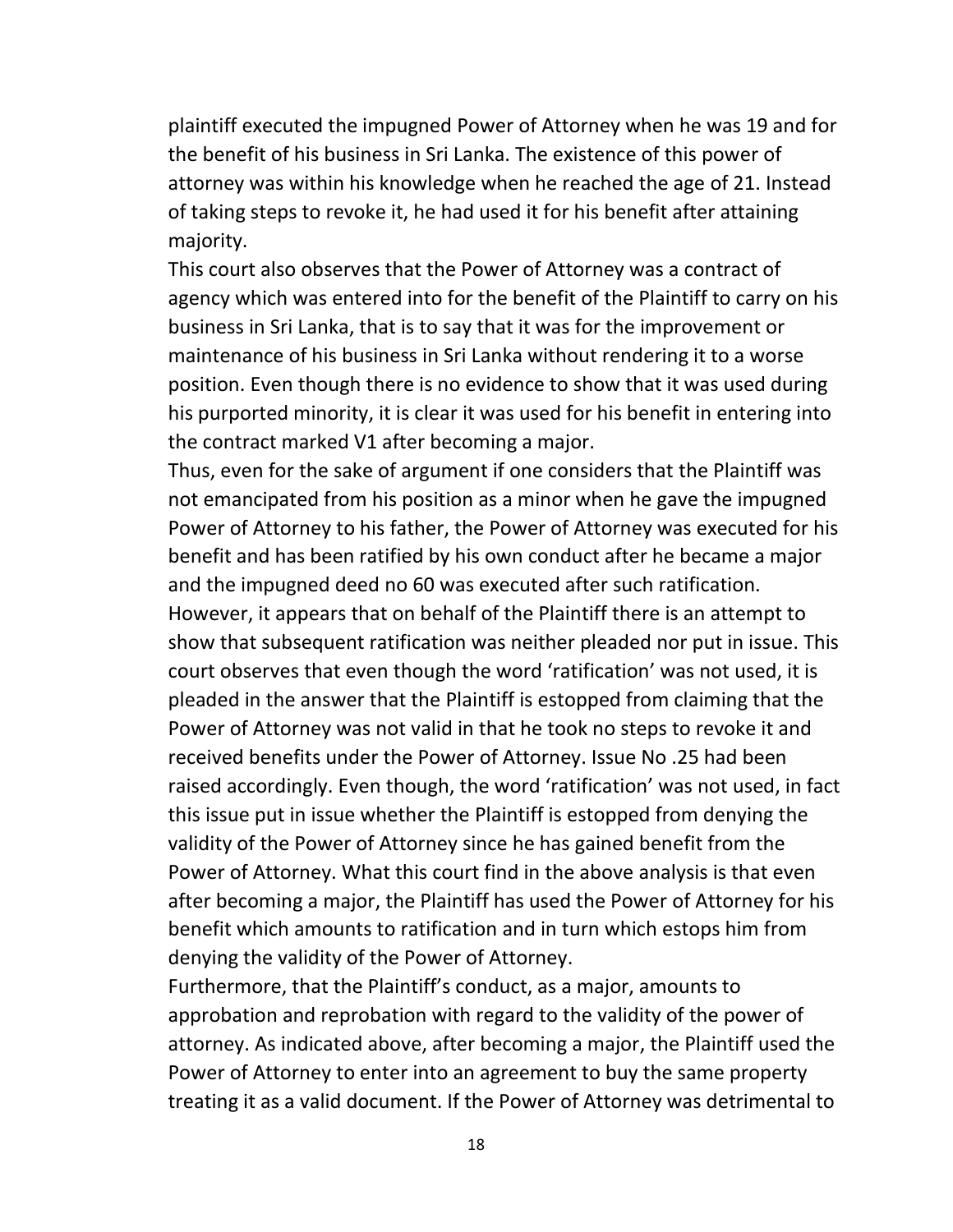him, he could have taken steps to revoke it after becoming a major, instead he used the same document for his benefit. Now he cannot be allowed to say that it is not valid when the same property was sold on the strength of the said Power of Attorney.

In the case of **Ceylon Plywoods Corporation V. Samastha Lanka G.N.S.M. and Rajya Sanstha Sevaka Sangamaya (1992) 1 SLR 157,** it was stated; "The doctrine of approbate and reprobate (quod approbo non reprobo) is based on the principle that no person can accept and reject the same instrument."

It is the contention of the Plaintiff that "The power of attorney bearing No. 1482 given to the 2<sup>nd</sup> Defendant was to empower the 2<sup>nd</sup> Defendant to act in special circumstances. Thus, it cannot be construed to have given any power or authority to the  $2^{nd}$  Defendant to sell or transfer the premises in suit to any person even if the general clauses were to authorize him to sell any property in general and, as such, the 1<sup>st</sup> Defendant did not get title to the premises..." (written submissions of the plaintiff on 18<sup>th</sup> Sep. 2019). By this the Plaintiff attempts to argue that power to sell the impugned property was not given by the impugned Power of Attorney and, thus the transaction in deed no. 60 was not valid and, as such, the deeds written on the strength of the said deed no. 60 also are not valid. In this regard the Plaintiff argues that even though the impugned Power of Attorney bearing No. 1482 appears to be a General Power of Attorney, it is given with reference to a particular purpose and, as such, it is a Power of Attorney given for special particular purpose and thus, the general clauses contained in the said power of attorney will become inoperative and will not authorize the holder of the power of attorney to do any act under the said general provisions. In this regard, the Court's attention is brought to the said purported special authority given to the 2<sup>nd</sup> Defendant, the power of attorney holder, which read as follows;

"*To apply to the Principal Collector of Customs for the purpose of clearing Motor Vehicle or Vehicle arriving at the port of Colombo and for that purpose to sign make and execute bonds declarations applications statements and all documents of whatsoever kind or nature under the law relating to Exchange Control Imports and Exports and Customs Ordinance in force in the said Republic of Sri Lanka,*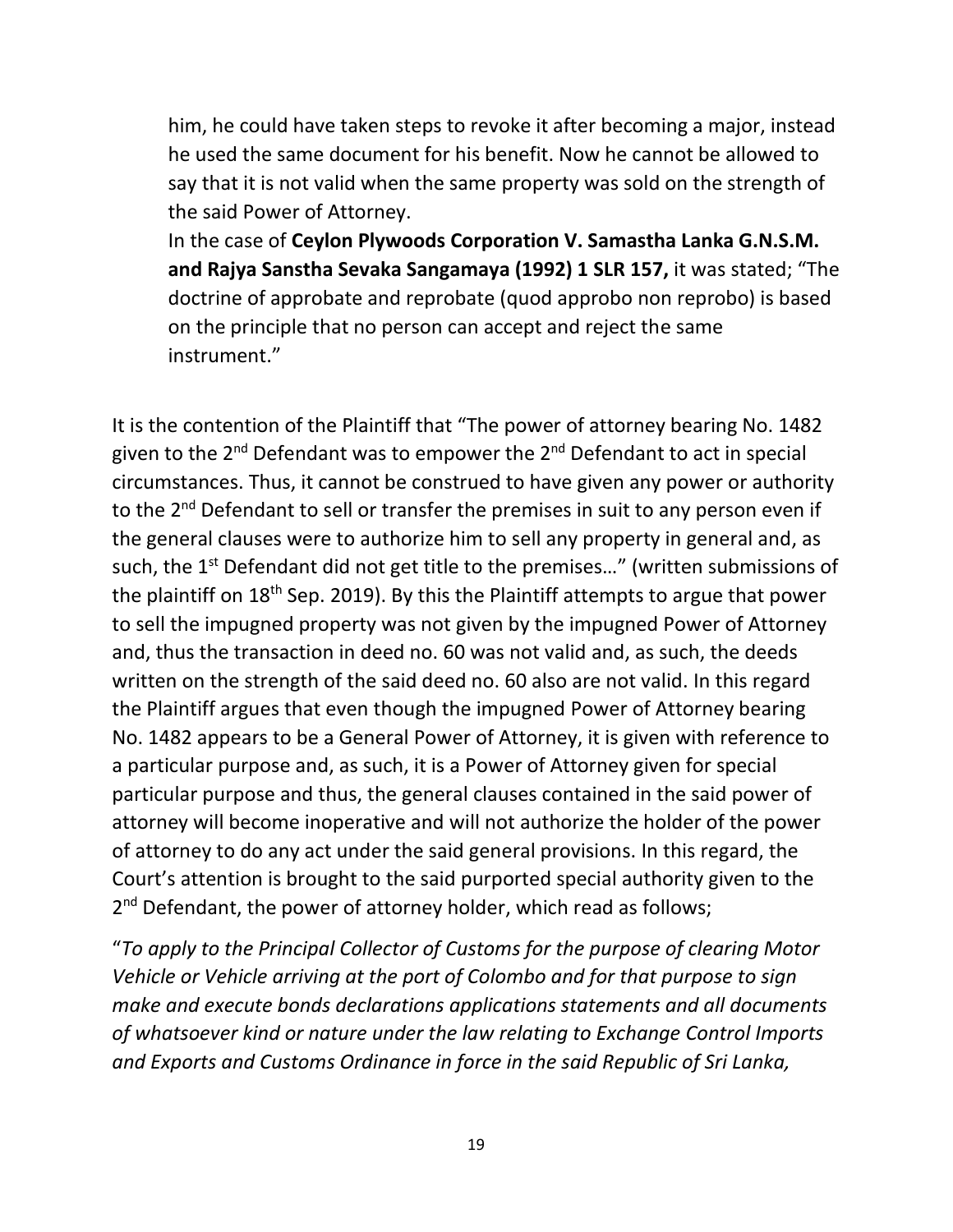*To apply for the policy of insurance to insure and keep the vehicle or vehicles insured in my name,*

*To apply for Revenue License and to pay all License fees in respect of Motor Vehicle or Vehicles and procure receipts,*

*To sell dispose of my Motor vehicles or vehicles for such consideration upon such terms and subject to such covenants as my said attorney may think fit or to enter into or agreement for any such sale disposal conveyance and exchange and to sign necessary documents for such purpose.*"

It is true that above is type written and inserted to the Power of Attorney form but nowhere in the Power of Attorney it is stated that the afore quoted clause is the special authority that was intended by the Plaintiff to be given to the 2<sup>nd</sup> Defendant. It is found among the other powers given by the same Power of Attorney which are mainly in printed form with certain blank parts filled by typing.

At the commencement of the Power of Attorney it is stated as follows;

# '*As I am desirous of appointing some fit and proper person as my attorney to manage and transact all my business and affairs in the said Sri Lanka*'

Thus, it is clear that the intention of the Plaintiff was to appoint an Attorney to manage and transact all his business and affairs in this country and for that purpose he has appointed the  $2^{nd}$  Defendant his father in the following manner.

"*……. I the said Samuel Vivindra Eliathamby have made nominated and appointed and by these presents do make, nominate and appoint my father Selwin Danaraj Eliathamby also of No.1, Elibank Road, Colombo 5 true and lawful Attorney in the said Sri Lanka to act for me and on behalf and in the name of me and of my said firm or otherwise for all and each and every of any of the following purposes that is to say :-*"

Among the purposes so described in the impugned Power of Attorney, what was quoted above and relied by the Plaintiff, is the last one and what is quoted below is the  $1<sup>st</sup>$  purpose.

"*To superintend, manage and control house, land, estates, other landed property as also the ships vessels and boats which I now or hereafter become entitled to*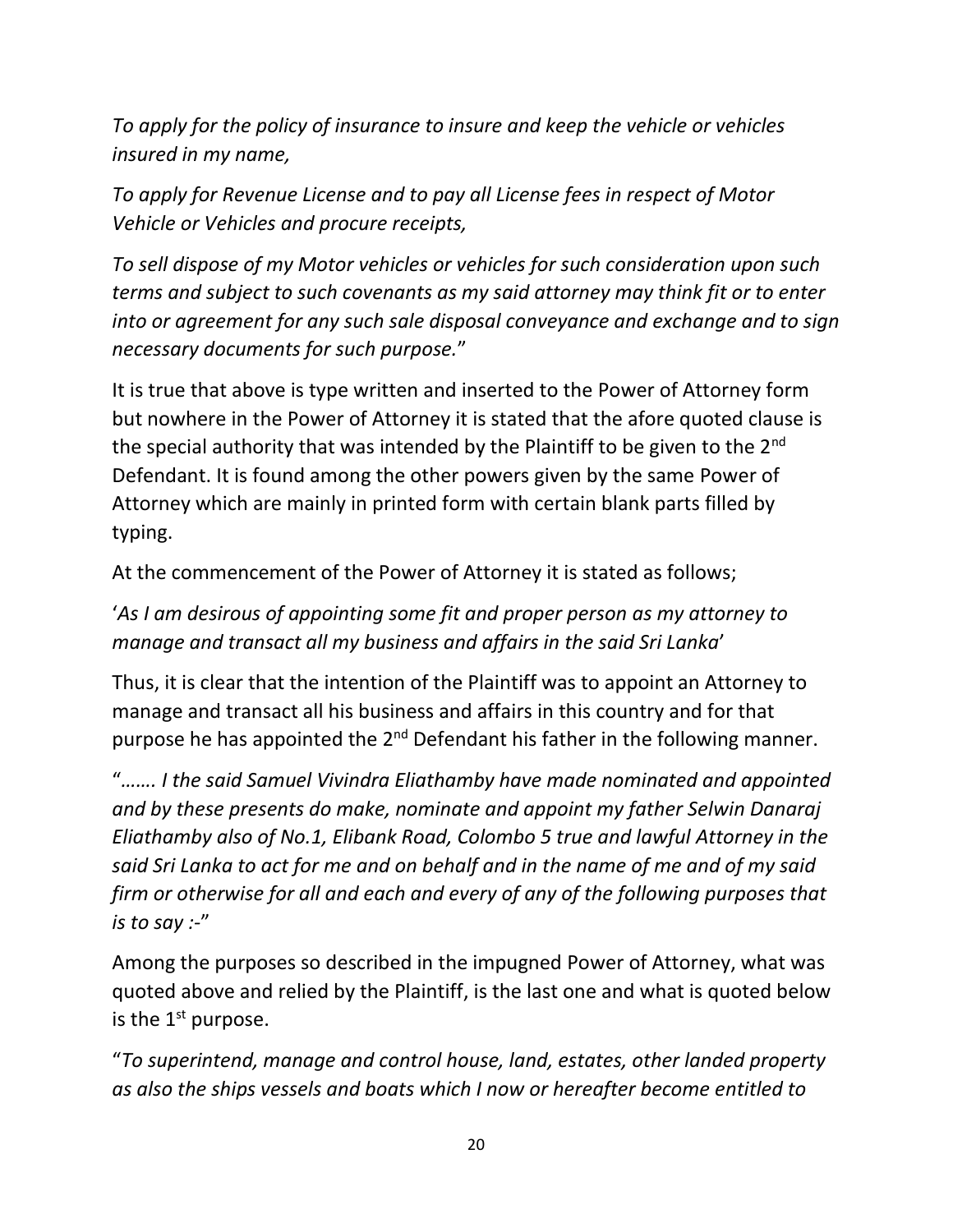*possessed interested in and to sell and dispose of or to mortgage and hypothecate or to demise and lease or freight or charter or to convey by way of exchange the houses, land, estates and other landed property ships vessels and boats which I now or hereafter may become entitled to possessed of or interested in. ……..*"( underlined by me)

Among other purposes for which the  $2<sup>nd</sup>$  Defendant as the Attorney of the Plaintiff had been empowered to do, what is quoted below is also included.

"To *purchase or take on lease for me any necessary lands tenements hereditaments as to my said Attorney shall seem proper.*

*In the event of such purchase, sale, lease, exchange, mortgage and hypothecation, partition, freight, charter or for any other purpose whatsoever for me and in my name and as my act and deed to sign execute and deliver all deeds and other writings for giving effect and validity to the same respectively or to any contract, agreement or promise for effecting the same respectively*." (underlined by me)

It must be noted that there is nothing in the document itself to show that the purpose relied upon by the Plaintiff in this case as quoted above was the special purpose to give this power of attorney to the 2<sup>nd</sup> Defendant. After setting out each and every purpose of giving the Power of Attorney the Plaintiff had given ancillary powers in the following manner;

"Generally, *to do execute and perform all such further and other acts, deeds matters and things whatsoever which my said attorney shall think necessary or proper to be done*………"

Thus, the purported purpose relied upon by the Plaintiff, as per the submissions made, stand *pari passu* with other purposes referred above and there is no special attention given to it through the words used in the document itself. It has been added to the items of purposes by typing it in the space provided for such additions. This does not indicate that it was the special purpose the Power of Attorney was given. Neither the Plaintiff nor the  $2^{nd}$  Defendant has given evidence to say that there was such special purpose. The power of attorney holder for the case, who was not a party to the impugned Power of Attorney, cannot give evidence to indicate that it was a Special Power of Attorney though it was written as a General Power of Attorney, other than on hearsay. The document marked as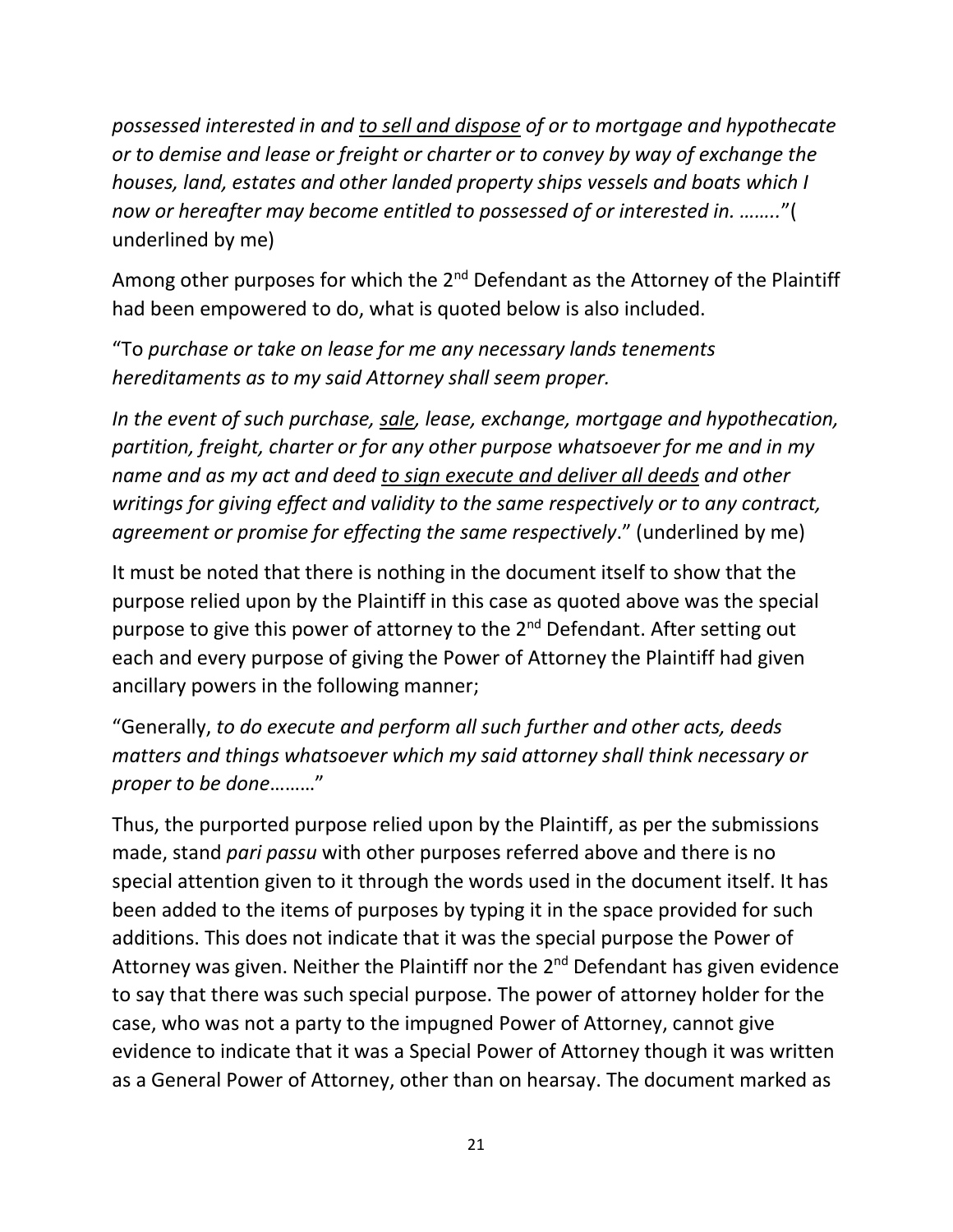the Power of Attorney given to the  $2<sup>nd</sup>$  Defendant indicate that power to purchase and sell immovable property stand *pari passu* with the power to do the needful to clear vehicles from the port and matters related to such clearance, which is stressed as the special purpose for the Power of Attorney on behalf of the Plaintiff. On the other hand, a third party looking at the Power of Attorney cannot recognize such special purpose and power attached to such clearance of vehicles. Even if one argues that, as it is typewritten and inserted to the main body, it is the special purpose for giving the Power of Attorney to the 2<sup>nd</sup> Defendant, power to purchase and sell immovable property has been given expressly at least to serve the purported special purpose. As such a third party dealing with the power of attorney holder comprehend the document as one giving authority to sell the immovable property. Whether it is in relation to a special purpose or not is only within the knowledge of the Plaintiff or the power of attorney holder, the 2<sup>nd</sup> Defendant. If the power of attorney holder, the 2<sup>nd</sup> Defendant father had cheated or defrauded the Plaintiff, it is a matter between the principal and the agent for which the others cannot be held liable. Though the Plaintiff complained that there is collusive relationship among  $1<sup>st</sup>,3<sup>rd</sup>$  and  $4<sup>th</sup>$  defendants, this court observes that no substantial prayer is sought against the 2<sup>nd</sup> Defendant in this case and no evidence was led to show that the Plaintiff has taken sufficient steps against the 2<sup>nd</sup> Defendant, namely to prosecute the 2<sup>nd</sup> Defendant in a criminal action or to gain compensation in a civil action. This indicates that the collusion may lie somewhere else.

In the aforesaid backdrop I do not see that the Ratio decidendi in the case **Vijith Abraham De Silva V S P Claris De Silva S C Appeal No. 44/2012** relied by the Plaintiff, which says that 'the specific powers conferred by a power of attorney should be construed in the light of the intention of the principal who grants the power of attorney and that the general words couched into clauses in general power of attorney cannot in anyway be construed to disturb the specific clauses contained in the power of attorney and that the intention of the principal has to be gathered from the clauses in the power of attorney whether it is a special power of attorney or whether it is a general power of attorney', supports the case for the Plaintiff in this instant for the following reasons;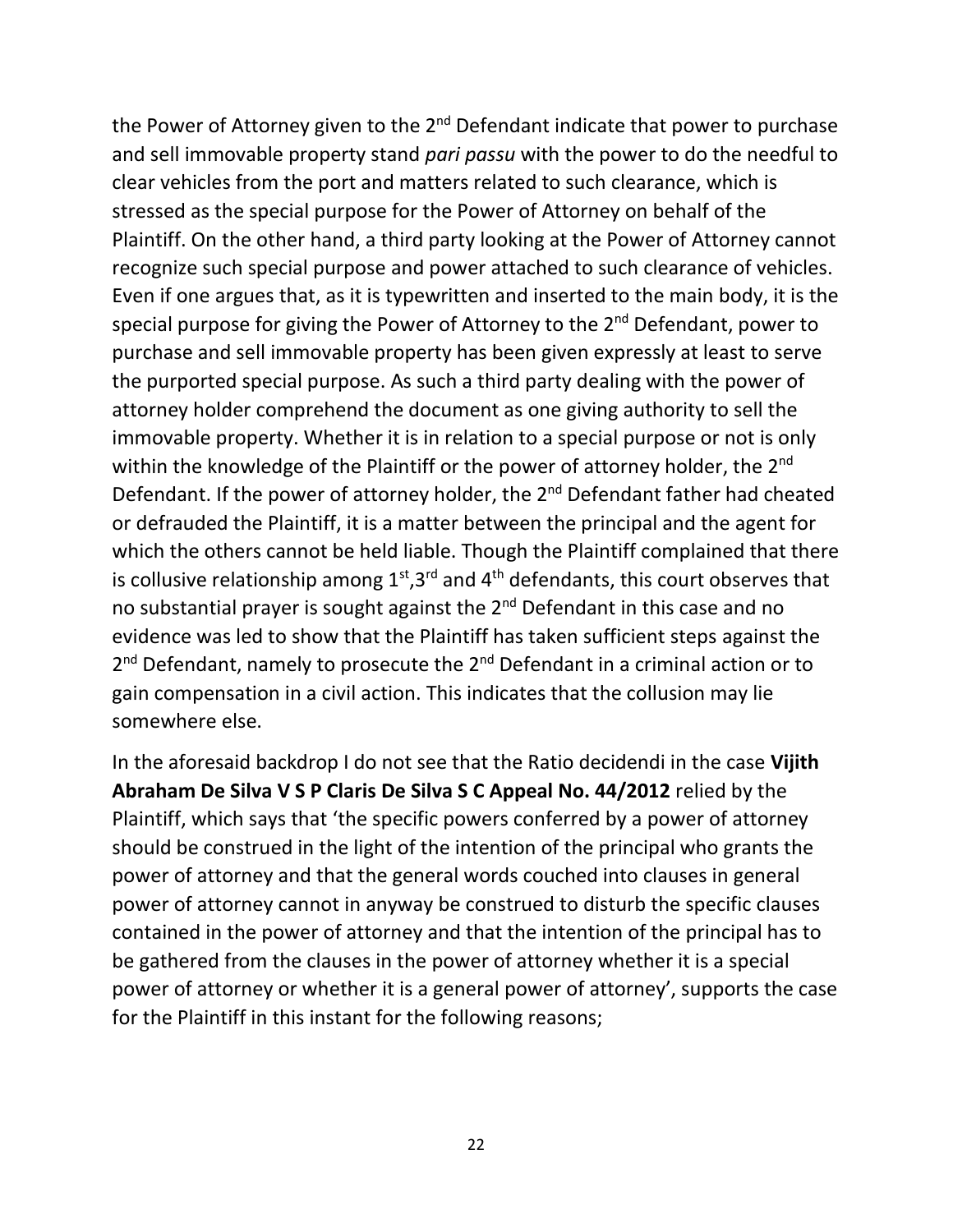- It says that the clauses in a general power of attorney shall not be construed to disturb the specific clauses but it does not say that specific clauses nullify the general clauses totally.
- Here in the case at hand, as mentioned above power to sell the lands, houses and other landed property is given in *pari pass*u with the purported special clause relied by the Plaintiff in view of enabling the attorney to manage and transact all the businesses and affairs of the Plaintiff. Even if the purported clause relied by the Plaintiff is considered as a special clause for the sake of argument, power to sell the lands is given at least for the purposes covered by the purported special clause.
- The case cited above appears to be a case where a gift was made when the power to make such gift of lands was not given, but under the power given to manage and to sell and dispose property. In the case at hand power to sell lands was given not by implication but in black and white even if it is construed *per se* as contemplated in the case of **Adaicappa V Cook 31 N L R 385** or construed fairly and strictly as contemplated in **Marshall V Senaviratne 36 N L R 369 at 382.**
- Selling of lands is within the ostensible authority given by the impugned Power of Attorney and, as such a third party, namely the  $1<sup>st</sup>$  Defendant buying through the Attorney cannot be found fault with.

Further the counsel for the Plaintiff through his submissions while referring to **Pillai Anna Fernando 54 N L R 113, Bowster on Agency 1st Edition Article 36 at page 59 and Harper V Godsell 1870 LR 5 QB 422 at 427** argues to indicate that general words do not confer general powers or unrestricted general effect but shall be construed as limited to the purpose which the authority is given. However, as indicated above, it is clear that the power to sell lands was given to the Attorney for the purpose of the business and affairs of the Plaintiff in this country.

For the foregoing reasons, it is my considered view that the argument on behalf of the Plaintiff that the impugned Power of Attorney has not in law granted any authority or power to sell the relevant premises cannot hold water.

In the said backdrop, this court has to answer the questions of law in favour of the 1st defendant Appellant.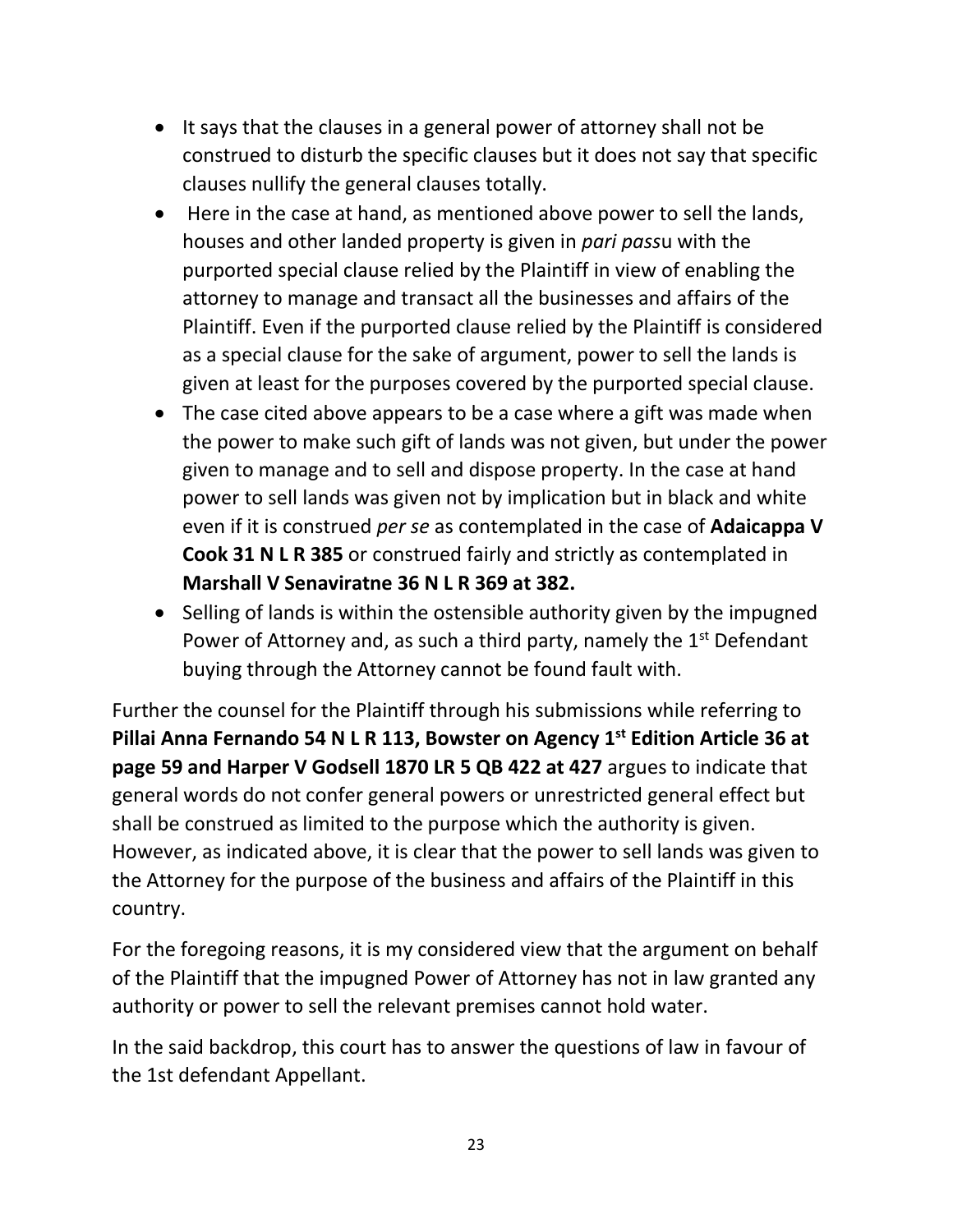However, since there were other grounds such as nonpayment of consideration, laesio enormis pleaded by the Plaintiff, it is necessary to see before setting aside the Judgment of the learned District Judge which was confirmed by the High Court whether the said judgment can stand intact on those grounds.

It must be noted neither the Plaintiff nor the 2nd defendant power of attorney holder for the impugned transaction has given evidence to say that consideration was not paid. One Reginald Perera Wickramarachchi, power of attorney holder of the Plaintiff for the case filed in the District Court and one Hewage Sirisena from the Central Registry who had come to give evidence with regard to the Birth certificate have given evidence for the Plaintiff. Neither of them was a party or a witness to the impugned deed no.60. Thus, they are not eligible witnesses to say anything about the consideration unless as hearsay that came to their knowledge from other sources. Furthermore, Hewage Sirisena has not uttered anything regarding the consideration in relation to deed no.60. In fact, when said Reginald Perera Wickramarachchi was questioned in this regard on 22/06/2000 at page 7 of that day's proceedings (page 759 of the brief) as to whether the father of the plaintiff (2nd Defendant) was given any money by the 1st defendant on this transaction and his answer had been that he did not know. Thus, there was no reliable evidence to show that no consideration was paid for the transaction contemplated in deed no.60. On the other hand, if he does not know how much was paid at the transaction how can he be a reliable witness to say that the amount paid was less than half of the value and thus, doctrine of laesio enormis applies. It is true that the consideration mentioned in deed no.60 (P5) is Rs. 800000.00 and this witness states in his evidence that the true value of the land in 1985 was Rs. 5000000.00 -vide page 760 of the brief, again at page 846 of the brief, he says that it was Rs.700000.00 or 800000.00 per perch in 1985, indicating that the value of the land was around Rs.9750000.00, but it is clear from the deed no. 2085 marked P4 that the Plaintiff bought the land for Rs. 800000.00 only few months prior to the sale by deed no.60. This witness has not shown any qualification in valuation and even his stance with regard to the value at 1985 is not constant as mentioned above. There is no proper explanation, how the value mentioned in P4 in February 1985 rose up to an amount that exceeds double of that amount or to amounts mentioned by him in evidence in September 1985, that is within 7 months period. He tried to explain this by saying that correct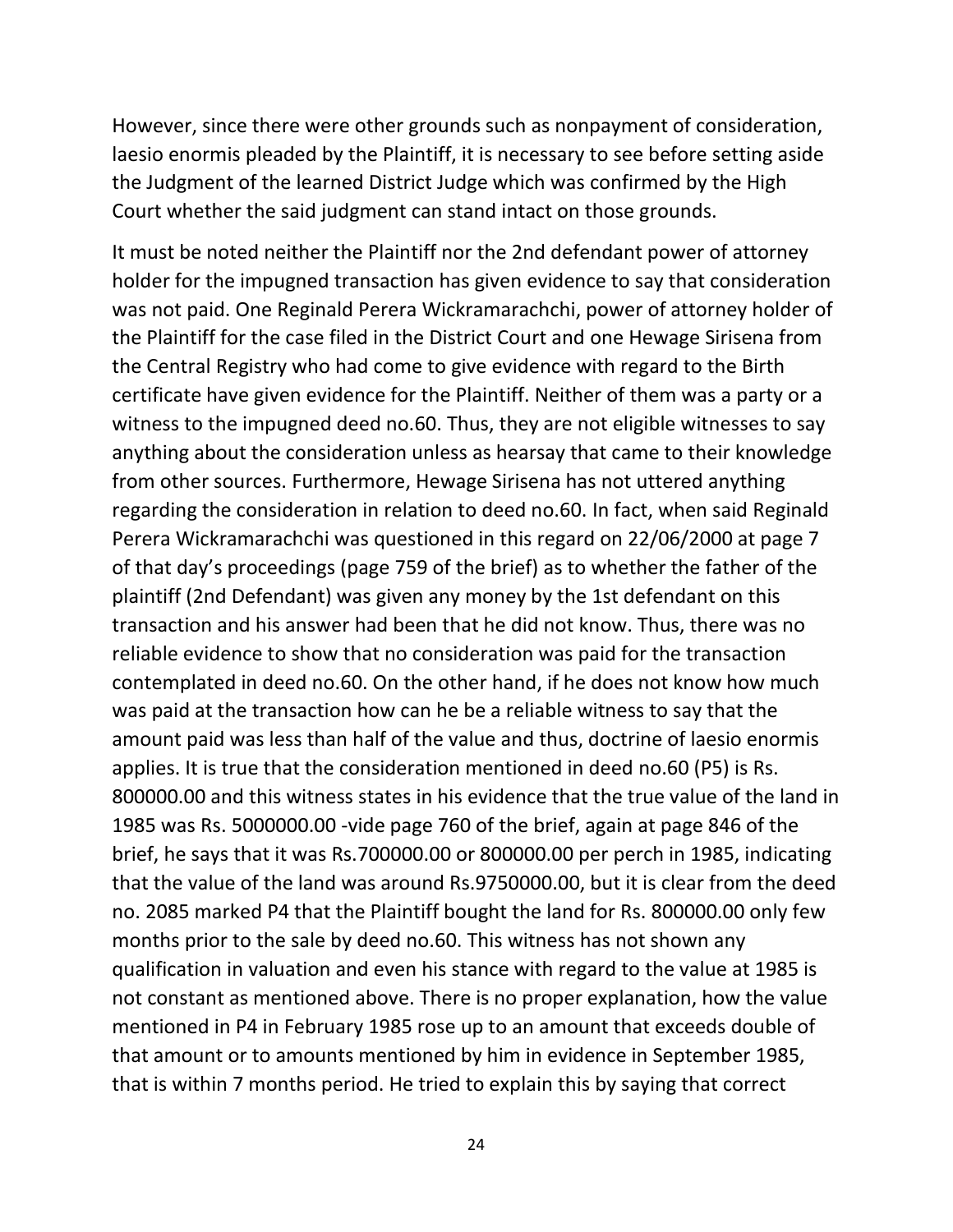amount is not mentioned in deeds when buying lands. Then, how can he say that, when the 2nd Defendant as the power of attorney holder sold the land, the correct amount was mentioned, when this witness was not a party or witness to the said transaction.

As decided in **Sheila Senavirathne v Shereen Dharmarathne (1997) 1 Sri L R 76**, a court cannot rely on hearsay evidence to prove facts of a case. The main witness as to the incident in question was merely an attorney appointed for the case and was not a party to or a witness to the impugned deed.

Hence, there was no reliable evidence to show that the first Defendant bought or the second Defendant sold the land less than half the value of the property to apply the doctrine of laesio enormis. On the other hand, doctrine of laesio enormis does not ipso facto make the deed void. It is used to rescind the contract. For that there is no prayer in the plaint to declare that deed no.60 is void. Thus, the claim of the Plaintiff that the deed no.60 was void on the grounds of not paying the consideration and laesio enormis should fail. It is questionable whether the plaintiff could on one hand saying that the consideration was not paid and on the other state that what was paid as consideration is less than half the value of the true value, since it amounts to approbation and reprobation. However, I need not go into that issue, since, it is clear those positions were not established factually. Even though, the learned District Judge had answered an issue to indicate that it was not proved that the consideration for P5, deed no. 60 was paid, as discussed above there was no acceptable evidence to come to that conclusion against what is mentioned in and evidenced by the deed itself. It is also observed that there was no evidence to establish that the  $1<sup>st</sup>$  Defendant,  $3<sup>rd</sup>$ Defendant and the 4<sup>th</sup> Defendant acted fraudulently.

As shown above other stances taken by the plaintiff cannot be considered proved as per the evidence led.

Further it was held that a Court has no jurisdiction to grant reliefs not prayed for. – Vide **Surangi V Rodrigo (2003) 3 SLR 35.** It is observed the learned District Judge has invalidated certain deeds without any prayer in that regard.

Afterall it is my view that the Power of Attorney given to the 2<sup>nd</sup> Defendant, father of the Plaintiff, was a valid one as the Plaintiff could have been considered as emancipated from his status of a minor at the time he executed the impugned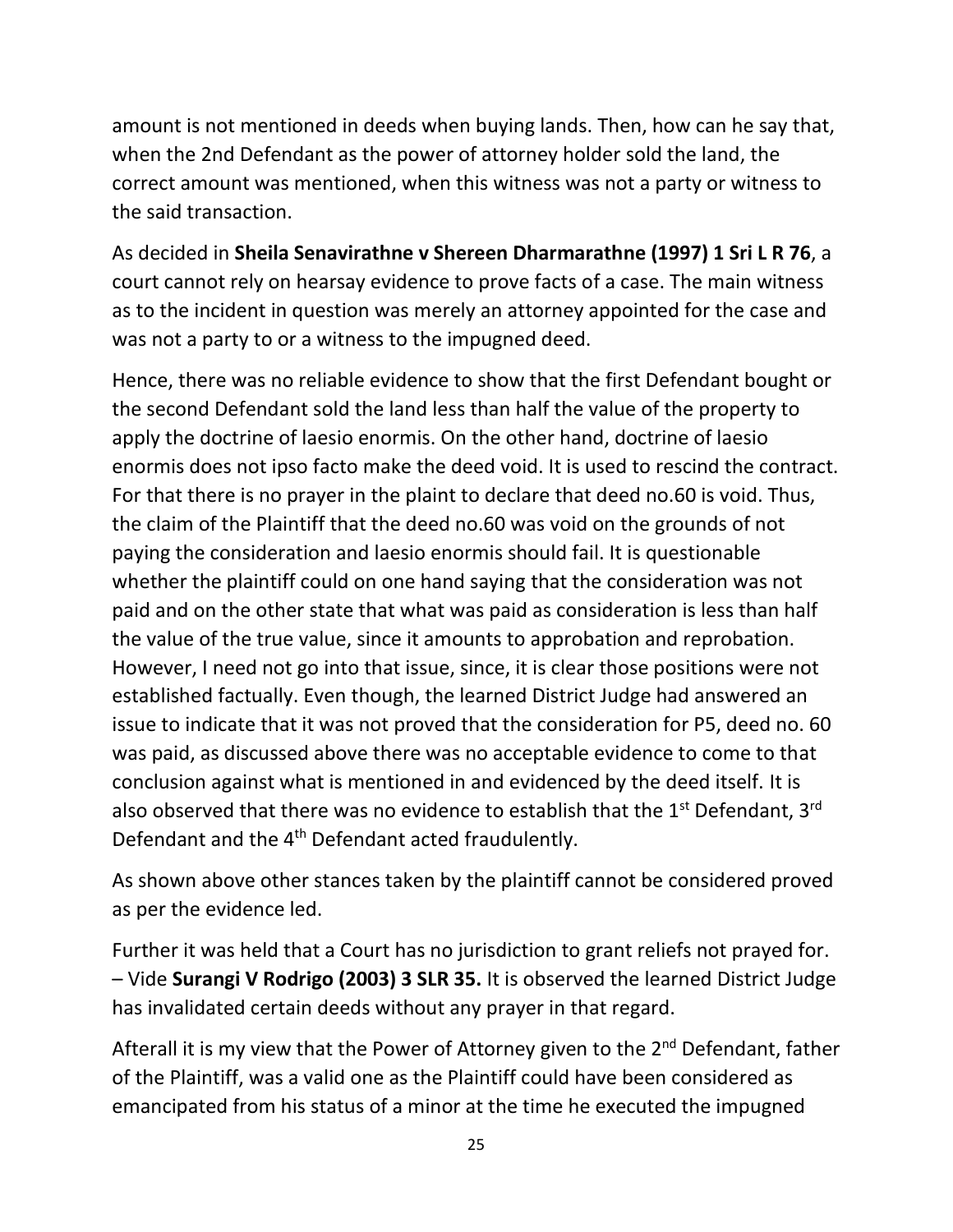Power of Attorney. Further, even if he was a minor it was executed for his benefit and was ratified when he became a major and used to enter into agreements as a major prior to the impugned incident of selling the land in dispute. As such he is estopped from denying its validity. Power to sell immovable property was ostensibly given by the said Power of Attorney.

The answers to the questions of law allowed by this court are as follows;

18(b). Did the High Court of Civil Appeal of the Western Province err by failing to appreciate that at the time of executing the Power of Attorney the Plaintiff was not a minor, in that he has been "emancipated" in the light of the evidence adduced before the trial court to the effect that he has been living independently of his parents, conducting business independently, employed overseas etc.?

# Answer: Yes

18(c). Did the High Court of Civil Appeal of the Western Province err by failing to appreciate that the Plaintiff has ratified the Power of Attorney in the light of the clear evidence that he has continued to act on the said Power of Attorney and had not taken any steps to revoke it, even after he has attained the age of majority?

# Answer: Yes

18(e). Did the High Court of Civil Appeal of the Western Province fail to appreciate the true legal effect of a contract entered in to by a minor, in that, a contract by a minor is only voidable and not void, thus, the Power of Attorney remained valid until it is set aside and that subsequent setting aside of the Power of Attorney, will not affect the property rights acquired by the Petitioner as innocent third parties through the Power of Attorney?

Answer: Yes, the learned High Court judges erred in appreciating the true legal effect of a contract entered into by a minor. Even if an unassisted contract is void against the minor it can be ratified and make valid by the minor after becoming a major as happened in the case at hand. Once it is ratified and made valid and used for his benefit, he is estopped from stating that it is void ab initio.

18(f). Did the Court of Appeal (Sic) fall into substantial error by holding that "Defendants have failed to lead any evidence to suggest that they were bona fide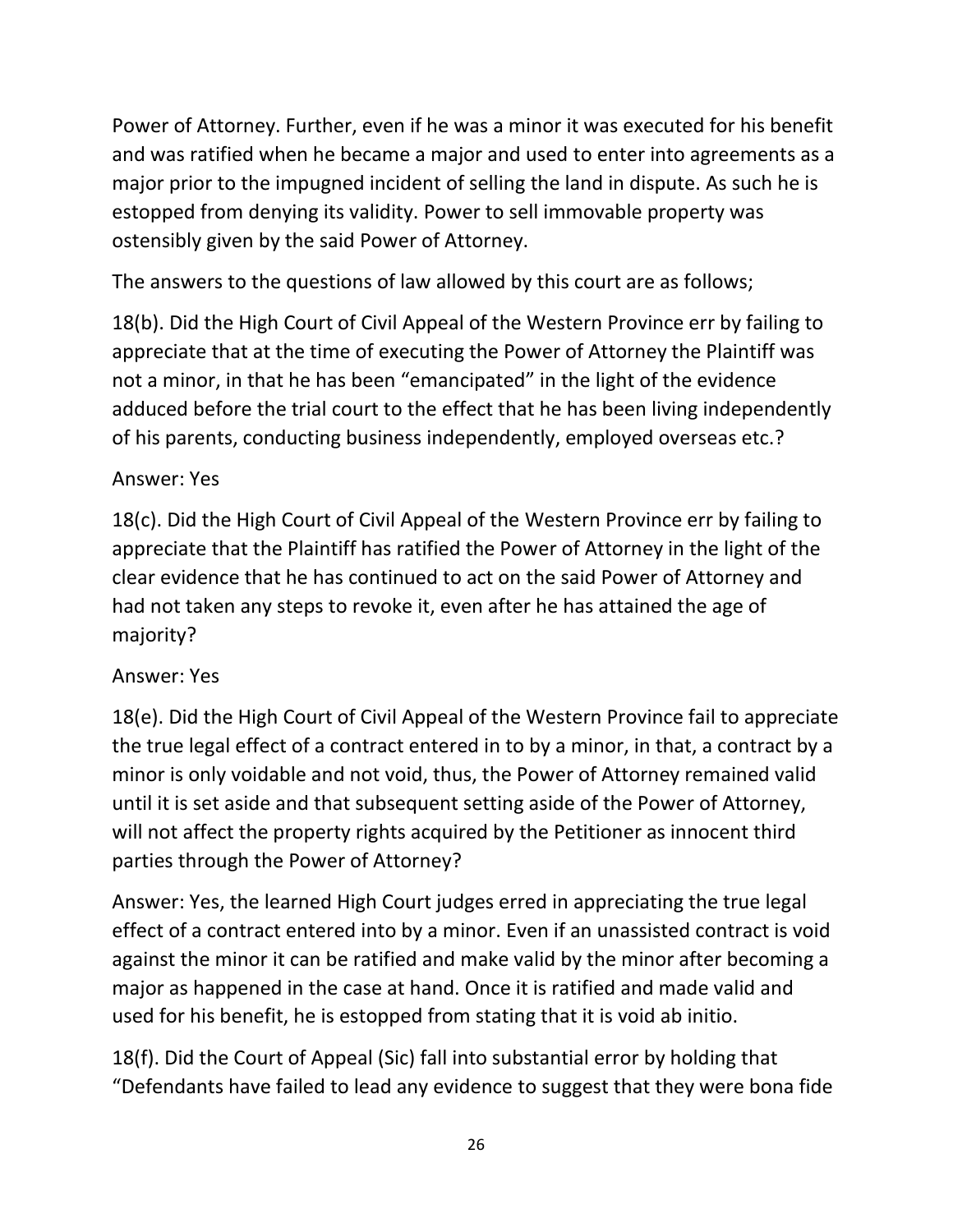purchasers had purchased the land for valuable consideration" in the light of evidence placed before Court – [Deed of Transfer bearing No. 60, dated 17-09- 1985 speaks for itself]?

Answer: Yes, the High Court of Civil Appeal fell into a substantial error in that regard. There is no acceptable evidence to disprove what is evidenced from the deed and to state that no valuable consideration was passed and the 1<sup>st</sup>, 3<sup>rd</sup> and 4th Defendants acted fraudulently.

18(g). Did the High Court of Civil Appeal of the Western Province err by failing to appreciate that the District Court had no jurisdiction to set aside the Power of Attorney and the Deeds Nos. 60[dated 17-09-1985], 73[dated 17-11-1987] & 31[dated 08-07-1988] since there was no prayer in the Plaint seeking the setting aside of the same?

Answer: Yes, the learned District Judge could have come to a finding whether the deeds were valid or not, but could have granted only the reliefs prayed for in the plaint. However, learned District Judge also erred in finding the deeds giving rights to the Defendants are invalid.

18(h). Did the High Court of Civil Appeal of the Western Province err by failing to appreciate that even if it is assumed [without in any manner conceding] that the District Court had the jurisdiction to set aside the Power of Attorney and the Deeds Nos. 60[dated 17-09-1985], 73[dated 17-11-1987] & 31[dated 08-07-1988] without a prayer to that effect in the Plaint, the Court in this instance could not have set aside them, since the action of the Plaintiff had prescribed, in terms of the provisions of section 10 of the Prescription Ordinance?

Answer: Yes, since instead of filing an action to revoke the impugned Power of Attorney within time, the Plaintiff had by his conduct ratified the Power of Attorney.

For the reasons demonstrated in the discussion above, I hold that the impugned Power of Attorney is valid in law and thus, impugned deeds are valid, and the appeal of the 1(a) Defendant should be allowed.

The Plaintiff argues that, since leave to appeal was refused in SC/HCCA/LA 313/2010, this court ought not make an order contrary to the said order. However, it appears that the Appellant of this matter was only a Respondent in